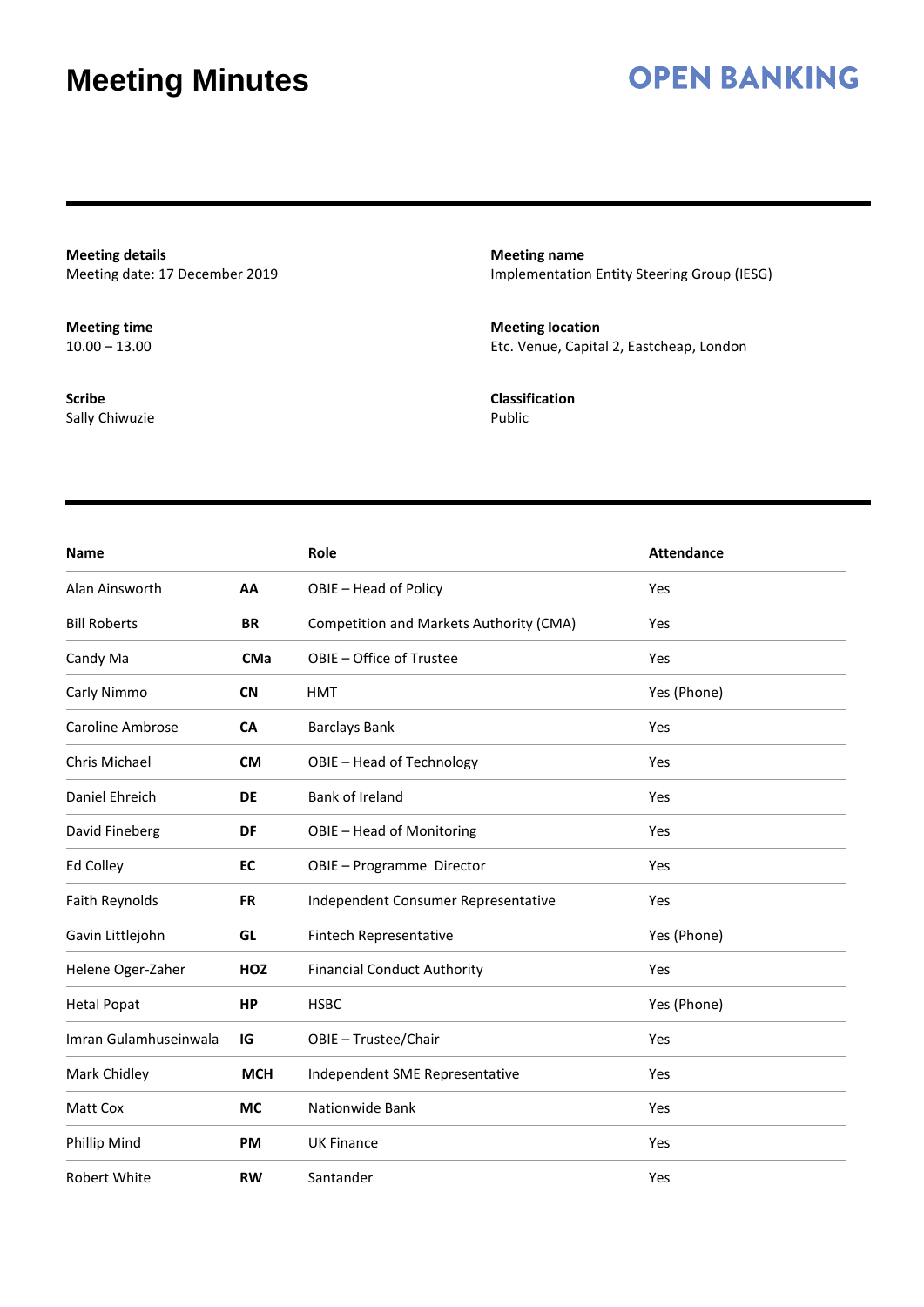# **OPEN BANKING**

| Roy Hutton         | <b>RH</b> | <b>Allied Irish Bank</b>                       | Yes                                        |  |
|--------------------|-----------|------------------------------------------------|--------------------------------------------|--|
| Sally Chiwuzie     | <b>SC</b> | <b>OBIE IESG Secretariat</b>                   | Yes                                        |  |
| <b>Thaer Sabri</b> | TS        | Electronic Money Association (EMA)             | Yes                                        |  |
| Vicki Hassan       | VH        | Danske Bank                                    | Yes (Phone)                                |  |
| <b>Apologies</b>   |           |                                                |                                            |  |
| <b>Name</b>        |           | Role                                           | <b>Delegate</b>                            |  |
| Daniel Globerson   | DG        | Royal Bank of Scotland                         | Stephen Wright (SW)                        |  |
| lan Major          | IM        | <b>TPP Representative</b>                      | N/A                                        |  |
| Paul Horlock       | <b>PH</b> | Stakeholder Engagement, Standards and Strategy | N/A                                        |  |
| Simon McDougall    | SM        | Information Commissioners Office (ICO)         | (JVD)<br>Jenny Vega<br>Destello<br>(Phone) |  |
| Stephen Smith      | SS        | Lloyds Banking Group                           | Richard Rous (RR)                          |  |
| Will Curley        | <b>WC</b> | <b>Tesco Bank</b>                              | Gary Sheen (GS) (Phone)                    |  |

#### **No. Agenda item**

#### **1.a – 1.b HOUSEKEEPING: MINUTES AND ACTION LOG**

- 1.1. **IG** welcomed IESG members in the room and on the phone to the last IESG of 2019, advising that the agenda is intentionally light, including the normal housekeeping section, three papers on Standards for approval and the bulk of the discussion focussing on the first phase of the consultation on the roadmap.
- 1.2. **IG** confirmed from the secretariat **SC** that non-contentious revisions were received and incorporated; the revisions are not included in the pack due to late receipt, however, the approved version will include requested amends which will be published on the website as usual.

#### *APPROVAL – IESG\_APR\_LOG\_061 - November IESG Minutes - IG approved the minutes from the November IESG.*

- 1.3. **IG** moved on to discuss the open actions, inviting IESG members to walk through from slide 25 *(Note: action updates are documented on page 4, with additional comments captured below).*
- 1.4. By way of an introduction, **IG** stated that some of the actions would remain open as they will more naturally be captured as part of the proposed roadmap consultation summary under agenda item 2.e.
- 1.5. With regards to #228 *(Programme Update – MI)*, **IG** stated that this action will remain open; this will be discussed within the context of the roadmap.
- 1.6. With regards to action #229 *(Dispute Management System (DMS) – Hogan Lovells Report)*, **IG** explained that this would be covered as part of agenda item 1.c – programme update.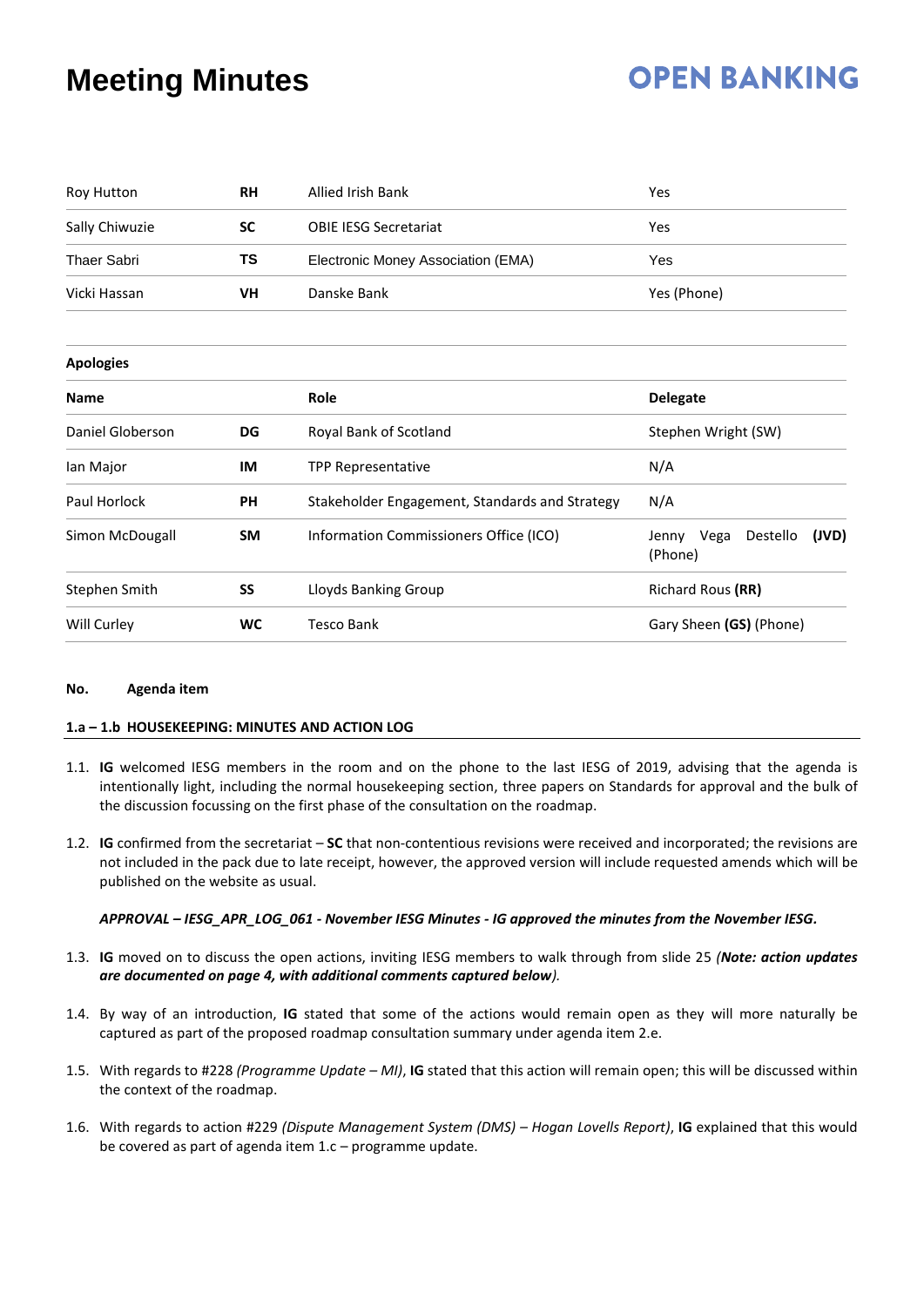1.7. With regards to action #330 *(P14 Evaluation of Efficacy of Account Comparison)*, **IG** stated that a letter has been prepared by **AA** and the OBIE team and discussions were being finalised (also within the roadmap discussions); this would be discussed at the IESG meeting on 16 January 2020.

- 1.8. With regards to action #331 *(Name of account holder)*, **IG** explained that upon investigation, it was evident that name of account is available, therefore, this has been resolved, but **EC** would walk IESG members through during the programme update section – action closed.
- 1.9. With regards to action #332 *(Availability – planned / unplanned maintenance),* **IG** explained that the new format of the chart aids transparency in terms of what has been agreed re planned and unplanned maintenance. **IG** stated that it is not in the pack due to issues with the KPI's; however, the format has been agreed. **GL** asked who agreed the change in the metrics. **EC** confirmed that it was not a change in the metrics, but a portrayal of the metrics so that it is a more transparent view of planned/unplanned availability. On this basis, **IG** stated that the action can be closed.
- 1.10.With regards to action #333 *(update on P7 – reverse payments)* and #334 (update on *90 day re-authorisation)*, **IG** stated that these are contained within agenda items 2.a, 2.b and 2.c; and on this basis, these actions can be closed.
- 1.11. **IG** was satisfied with the status of the actions and invited comments / feedback; as there were none, **IG** moved the agenda on.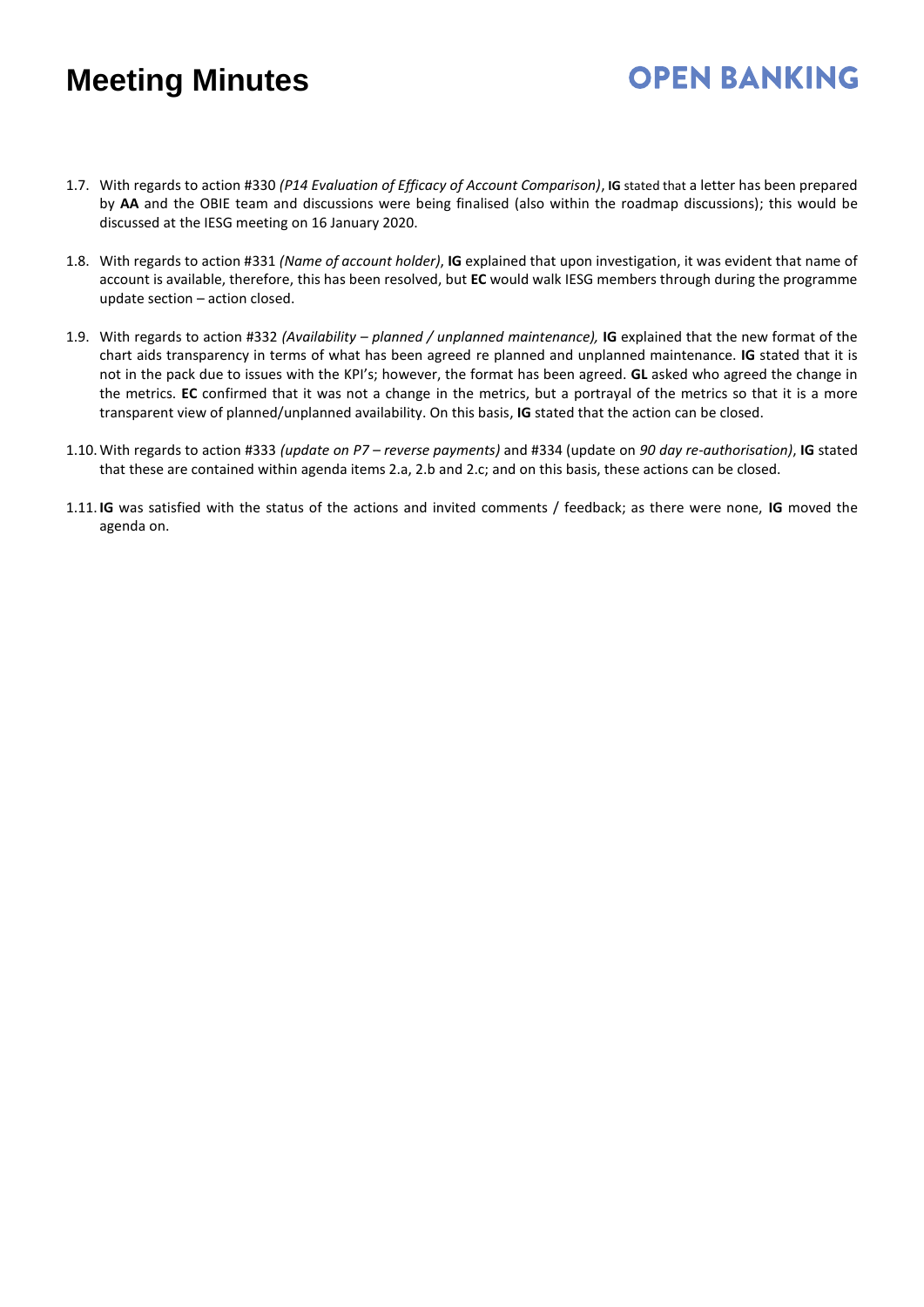### **OPEN BANKING**

#### **ACTIONS**

| <b>Action Number</b> | <b>Date Raised</b> | Owner | <b>Description</b>                                                                                                                                                                                                                                                                                                                                                                                                                       | <b>Notes</b>                                                                                                                                                                                                                                                                                                                                                                                                                                                                                                             | <b>Target Date</b> | <b>Status</b> | <b>Date Closed</b> |
|----------------------|--------------------|-------|------------------------------------------------------------------------------------------------------------------------------------------------------------------------------------------------------------------------------------------------------------------------------------------------------------------------------------------------------------------------------------------------------------------------------------------|--------------------------------------------------------------------------------------------------------------------------------------------------------------------------------------------------------------------------------------------------------------------------------------------------------------------------------------------------------------------------------------------------------------------------------------------------------------------------------------------------------------------------|--------------------|---------------|--------------------|
| IESG_2019_301_228    | 17/10/2019         | EC    | Programme Update - MI - Improving the MI<br>process and information quality, including<br>eliminating synthetic authentication requests<br>whilst providing TPPs and TSPs with critical<br>real time information on aspects such as<br>availability, performance and quality to be<br>presented as an agenda item at the next IESG<br>(19 November 2019) with all suggestions<br>from IESG members to be sent through to EC<br>by 01/11. | Update $17/12$ – This was discussed as part of the roadmap<br>consultation; agenda item 2.e. Action to remain open during<br>the consultation.<br>Update 07/11 - This will be incorporated as part of the revised<br>roadmap proposal and consulted upon.<br>Update 18/10 - Memo re this action was sent to IESG<br>members via the Secretariat with responses requested by<br>01/11.                                                                                                                                    | 16/01/2019         | Open          |                    |
| IESG 2019 301 229    | 17/11/2019         | EC    | Dispute Management Systems (DMS) -<br>Hogan Lovells report to be distributed to<br>IESG members by EC following OBIE internal<br>governance reviews.                                                                                                                                                                                                                                                                                     | Update $17/12$ – This was discussed as part of the programme<br>update; agenda item 1.c. Action to remain open during the<br>consultation of the roadmap.<br><b>Update 13/12</b> – Verbal update to be given at the December<br><b>IESG</b><br>Update 19/11 - At the November IESG, IG advised that this<br>action should be left open until all clarifications are concluded<br>at the bilaterals and other conversations.<br>Update 07/11 - Report distributed to IESG members by email<br>on 07/11. Propose to close. | 16/01/2019         | Open          |                    |
| IESG 2019 301 330    | 17/11/2019         | AA    | P14 Evaluation of Efficacy of Account<br>Comparison - As discussed at IESG on 17<br>October 2019, IESG members to provide<br>stakeholder representations to the Trustee,<br>copying in Alan Ainsworth by 25/10.                                                                                                                                                                                                                          | Update 17/12 - IG stated that a letter has been prepared by<br>the OBIE team but discussions were being finalised and this<br>would therefore be carried forward to the IESG meeting on 16<br>January 2020. Carry forward.<br>Update $19/11$ – At the November IESG, AA stated that four<br>representations have been thus far received and there<br>appears to be a level of consistency to these representations,                                                                                                      | 16/01/2020         | Open          |                    |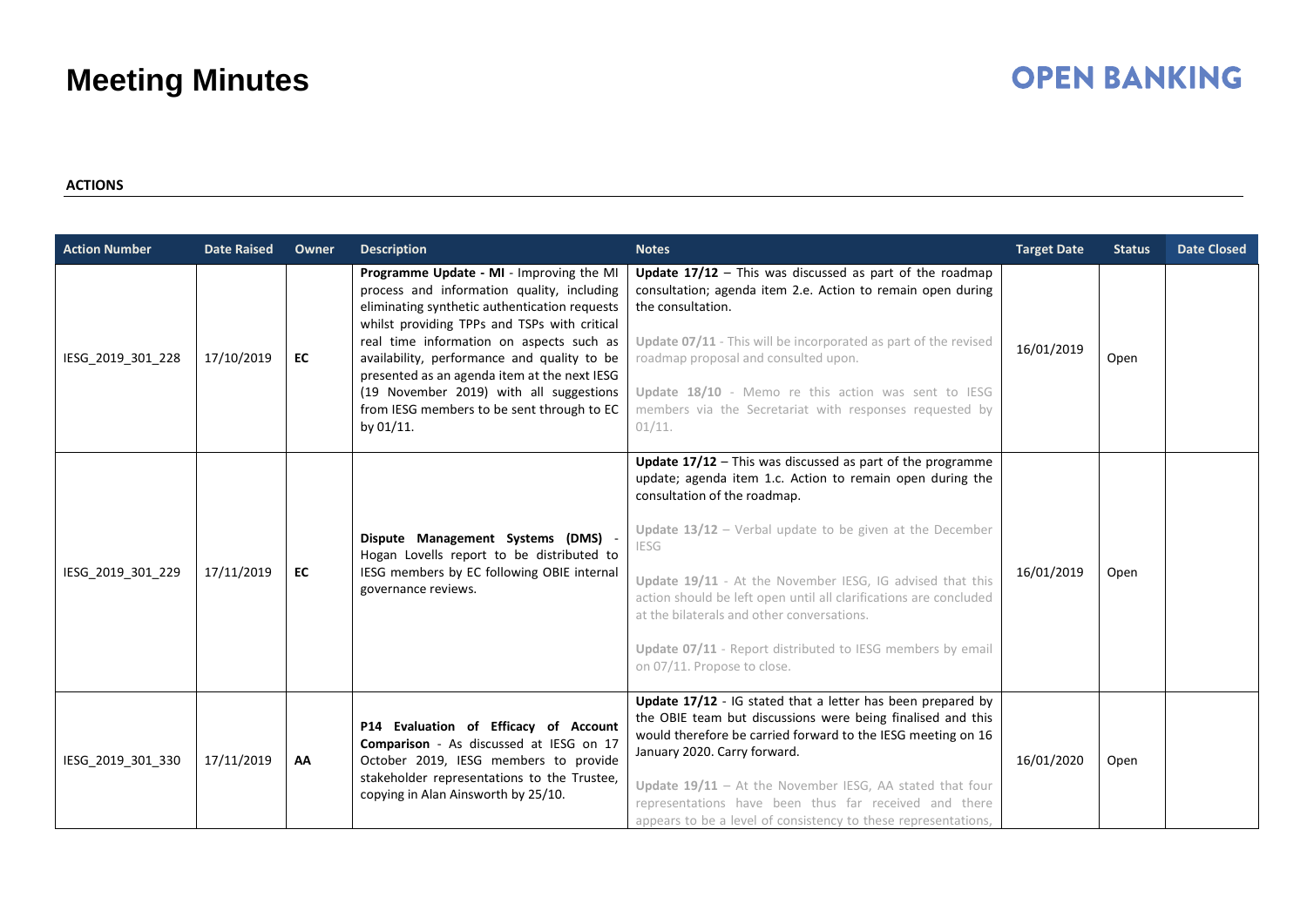|                   |            |           |                                                                                                                                                                                                                                                  | there would be an update at the next IESG of 17 December<br>2019. Although the deadline for representations was 25<br>October 2019, late submissions would be accepted.                                                                                                                                                                             |            |        |            |
|-------------------|------------|-----------|--------------------------------------------------------------------------------------------------------------------------------------------------------------------------------------------------------------------------------------------------|-----------------------------------------------------------------------------------------------------------------------------------------------------------------------------------------------------------------------------------------------------------------------------------------------------------------------------------------------------|------------|--------|------------|
|                   |            |           |                                                                                                                                                                                                                                                  | Update 11/11 - Review of the stakeholder representations is<br>in progress. Carry forward to the December IESG.                                                                                                                                                                                                                                     |            |        |            |
| IESG_2019_301_331 | 19/11/2019 | EC        | Programme Update - Name of Account<br>Holder - EC to prepare a one-page update on<br>the status of account holder name by<br>provider. This will be an update at the<br>December IESG.                                                           | Update 17/12 - Verbal update given during the programme<br>status review section. Action can be closed.<br>Update 05/12 - EC to give verbal update during the<br>programme status review section at the December IESG.<br>Propose to close.                                                                                                         | 17/12/2019 | Closed | 17/12/2019 |
| IESG_2019_301_332 | 19/11/2019 | EC        | Programme Update - Availability - planned /<br>unplanned maintenance - EC to produce an<br>availability chart that shows planned and<br>unplanned maintenance.                                                                                   | Update 17/12 - It was agreed at IESG that this can be closed.<br>Update 10/12 - This chart was sent to IESG members with the<br>updated KPI's on 26/11. This will be included in the IESG packs<br>going forward and it will be published on the Open Banking<br>website early 2020. Propose to close.                                              | 17/12/2019 | Closed | 17/12/2019 |
| IESG 2019 301 333 | 19/11/2019 | <b>CM</b> | P7 (Reverse Payments) - Following approval<br>of the functionality to be included in version<br>3.1.4 of the Standard (due for publication on<br>23 Dec 2019) - Option A, an update to be<br>provided at the December IESG.                      | Update $17/12$ - It was agreed at IESG that this can be closed.<br>Update 03/12 - RW API Specification V3.1.4, Customer<br>Experience and Operational Guidelines papers for approval are<br>included as agenda items in the December IESG pack. This<br>covers updates on P7 (Reverse Payments) and 90 Day Re-<br>Authentication. Propose to close. | 17/12/2019 | Closed | 17/12/2019 |
| IESG_2019_301_334 | 19/11/2019 | <b>CM</b> | 90 Day Re-Authentication - Following the<br>approval of the development of option 3 in<br>version 3.1.4 of the Standard (optional<br>implementation due for publication on 23<br>Dec 2019), an update is to be provided at<br>the December IESG. | Update $17/12$ – It was agreed at IESG that this can be closed.<br>Update 03/12 - RW API Specification V3.1.4, Customer<br>Experience and Operational Guidelines papers for approval are<br>included as agenda items in the December IESG pack. This<br>covers updates on P7 (Reverse Payments) and 90 Day Re-<br>Authentication. Propose to close. | 17/12/2019 | Closed | 17/12/2019 |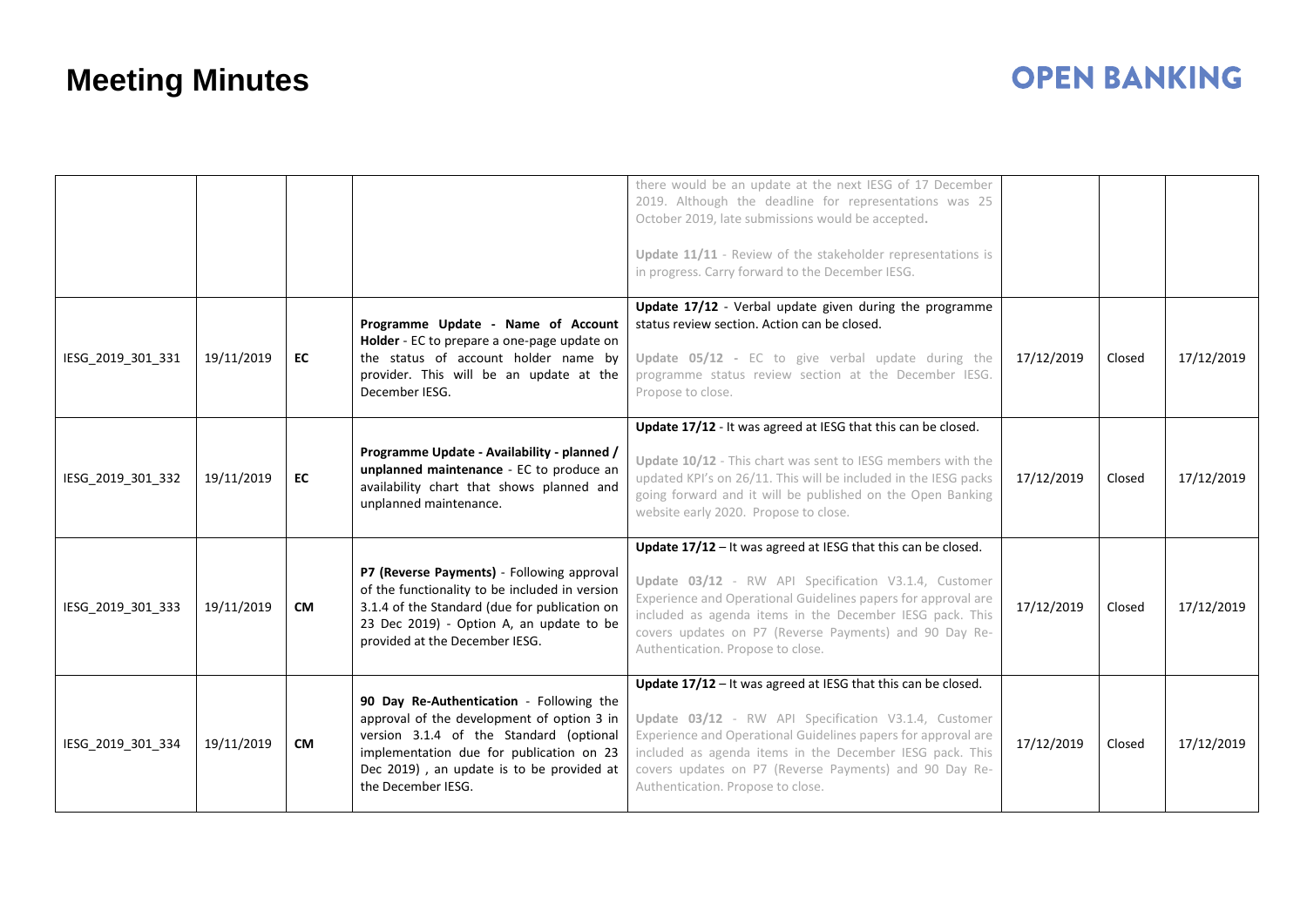### **OPEN BANKING**

#### **1.c PROGRAMME UPDATE**

#### *1.c.i OBIE STATUS REPORT*

- 1.12. **IG** introduced the programme update section inviting an update from **EC**. **EC** started with DMS, stating that the legal opinion document was circulated; clarification points on the terms and conditions and back to back arrangements with resolver requested by some of the CMA9 are pending. **EC** expected that upon finalisation of this, the action can be closed.
- 1.13. **EC** stated that account holder name was verified across the CMA9 post the November IESG, adding that stakeholders need to be vigilant about the way change is communicated to the TPPs to ensure that they understand when new fields are added. **EC** stated that the TPP community struggle with the possibilities that account holder name can be stored.
- 1.14. **CA** wondered if it is worth agreeing a universal method for communicating change to make it easier for TPP consumption and interpreting the transparency calendar. **CA** suggested that this could be discussed at PMG. **EC** agreed, but added that the key thing is to ensure that the message is available to the TPPs as agreed with the associations, i.e. predominantly through the transparency calendar. **EC** added that the portals and communications from the services play a part, but that should be secondary to the TPP communication. **CA** stated that if that is the primary method, then this should be communicated to the TPP as there is uncertainty as to a uniform engagement method. **RW** added that process for updating the transparency is not slick, stating that upon completion, it does not always reflect the changes made. **EC** stated that process issues can be looked into. **IG** asked if the OBIE has *'write access'* to the calendar. **EC** stated that the banks have access as well; however, the OBIE ends up transposing most of it. **IG** agreed that it is within the scope of PMG to get the process right. As there were no further comments in the room and on the phone, **IG** moved the agenda along.

#### *1.c.ii CMA9 STATUS REPORT*

- 1.15. **EC** began this update by informing IESG members that most of the CMA9 completed final implementations with a few delayed into the new year due to the change freeze restrictions, however, where there are delays, these are only by a week or two. **EC** stated that overall, the CMA9 are progressing their implementations in accordance with the plans agreed with the office of the Trustee, albeit some challenges with Santander (Cater Allen) moving to their new platform. **RW** explained that Santander has started deploying the endpoints and some customers have been migrated, with the others being scheduled to migrate in Q1 2020.
- 1.16. **IG** asked for an update on functional conformance. **EC** stated that while some certificates have been issued, a number of the CMA9 are yet to complete functional conformance. **IG** asked if the colour coding used on slide 28 reflects functional conformance. **EC** stated that it will not be marked complete until it passes functional conformance, therefore, the colours do not relate to this. **DF** added that the OBIE team met with **BR** and the CMA9 over the last two weeks, adding that the meetings were generally positive, productive and forward looking with actions agreed on quite a few of the deficiencies. **DF** explained that prior to the meeting, there were gaps in terms of what had been done about the red RAG statuses, and progress is now being made to decide mitigating actions, details of which will be circulated for confirmation of next steps / actions. **IG** found that the meetings were constructive as a lot of the ambers were able to turn green and reds turned amber, and once best effort is established from the banks through this process, then next action steps would be determined. As there were no further comments in the room and on the phone, **IG** moved the agenda along.

#### *1.c.iii KEY PERFORMANCE INDICATORS (KPI's)*

1.17. **IG** handed over to **EC**, noting that the KPI information is missing. **EC** explained that the fundamental reason for the gap is that one of the banks did not get the MI in enough time to create and populate the pack, but upon this information successfully passing the challenge process, it will be distributed to IESG out of cycle. **EC** went on to explain that there is very little time, especially with IESG meetings that are closer to the middle than the end of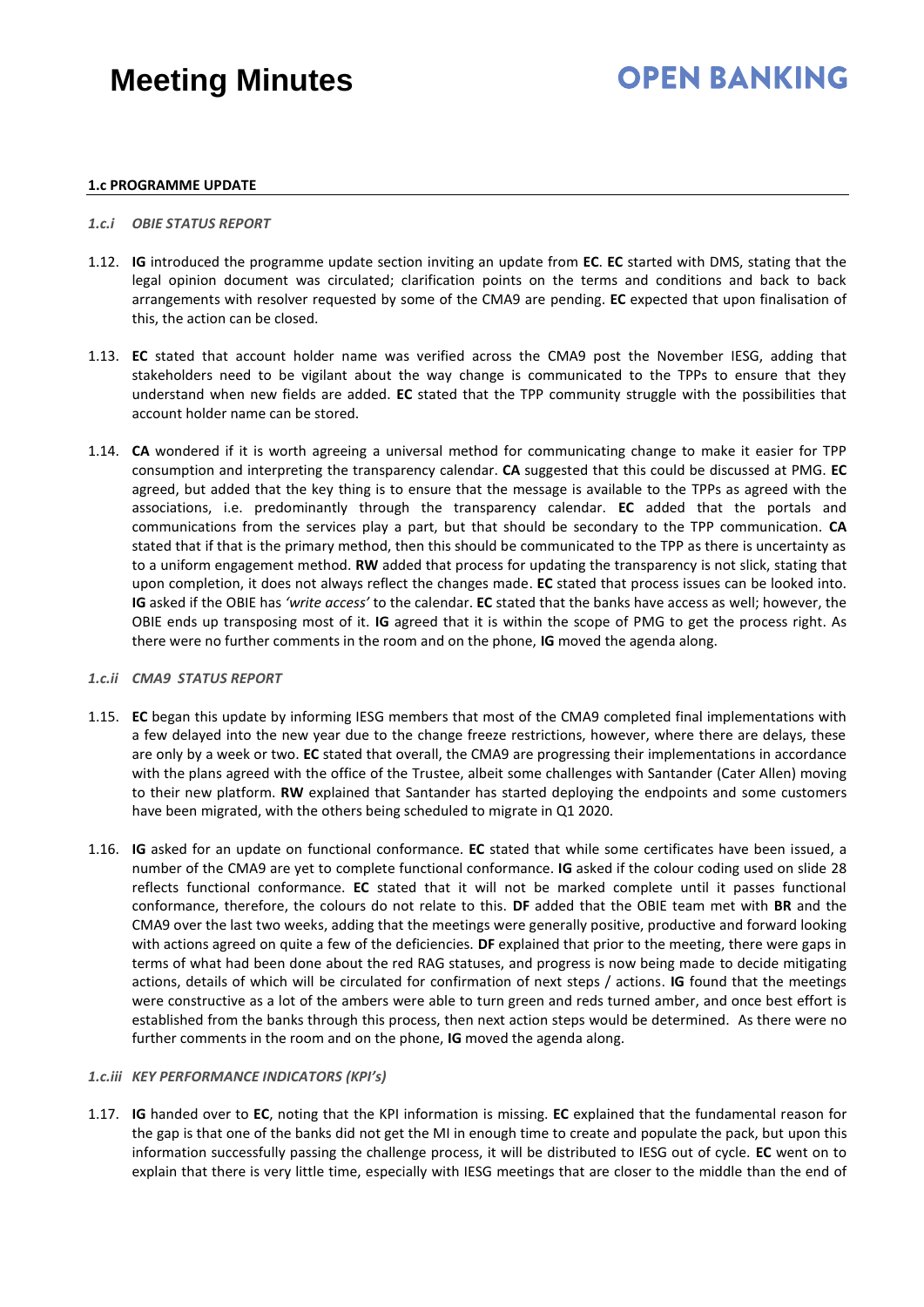#### **OPEN BANKING**

the month, adding that the January IESG is similar as it is on the 16<sup>th</sup>. **EC** stressed the need for the CMA9 to ensure that it is right the first time round.

- 1.18. With regards to upcoming activities, **EC** stated that a couple of the institutions who had deteriorating performance have had that arrested with improved response times showing. That notwithstanding, **EC** commented that this is still not near the benchmark published in the operational guidelines. **EC** stated that there are still a number of large screen scraping communities pending migration before the 14 March end of adiustment period deadline.
- 1.19. **IG** asked for more details on activities the OBIE is taking to facilitate the transition during the adjustment period. **EC** stated that the OBIE team work closely with the main screen scrapers to understand where they are in the overall customer migration and where they have problems with individual firms, adding that these are picked up in bilaterals or in direct meetings depending on severity. **EC** stated that it is about encouraging and ensuring that the TPPs have started when they say they have and are making the progress that they need to make to ensure the CMA9 and others can safely end the adjustment period and introduce SCA. **IG** asked if it is fair to say that performance is not dissuading any of the TPPs from migrating. **EC** stated that conformance is causing some of the big TPPs to slow down. **IG** asked if this is being set up for a back ended migration which will cause problems in March 2020. **EC** stated that customers will be moved in tranches. **EC** added that there are differences in performances across the CMA9, there is sufficient variation for them to progress their migrations, but this will hit a blocker if performance is not improved by January 2020.
- 1.20. **IG** stated that this is an important topic to cover in the IESG meetings in January and February, after which there will be no more time. **IG** expressed keenness to take comments from around the room in terms of what they are doing to improve performance and facilitate migration.
- 1.21. **HOZ** supported **EC**'s comments stating that the FCA will continue to monitor the progress with TPPs and ASPSPs quite closely to ensure that migration is completed within the adjustment period, especially in light of concerns around a number of areas (performance issues in APIs). **IG** sought confirmation that FCA/OBIE efforts are coordinated and not being duplicated. **HOZ** confirmed.
- 1.22. **IG** was interested in comments from the CMA9 regarding issues with undertaking this migration. **MC** stated that there is a natural back ending of migration that will happen with February being the peak month; there was therefore a conscious choice to utilise the adjustment process which was intended to help TPPs. **MC** stated that Nationwide has started to phase the switch on of SCA on to the internet bank, but this has been done initially for customers who are less likely to be using screen scraping propositions. **MC** added that in January and February, the rump of those customer bases would have to be a 100% switch. **MC** explained that there is a crunch period which is part driven by API performance, but also the switch on and imposition of the SCA in the internet banking channel has some risks attached to it for TPPs and businesses because high volume is being driven into the internet bank where SMS's are being spuriously issued because the screen scraping routines are still happening. **MC** agreed that it is a complex situation and API performance needs to be sorted out before February 2020.
- 1.23. **IG** had not heard of the strategy of phasing SCA and wanted to know how Nationwide would be determining which customers are less likely to use screen scraping. **MC** explained that customer segments that usually log on to the internet banking using a card reader are far less likely to be using TPP type propositions, therefore those have been segmented out into one of five different groups, whereby those that are mobile active and of a certain demographic have been back-ended to the plan.
- 1.24. **IG** thought this was a sophisticated approach and wondered if it was being replicated by other banks in the room. **RW** stated that from a Santander point of view, there are processes running in the background to understand the intelligence of the customer experience, and it is a similar approach but ramping up in a different way.
- 1.25. **IG** asked if there is anything that could be done by the OBIE to help the banks facilitate the migration. **HP** stated that there is active engagement to ensure that all the materials required are in place for the TPPs to allow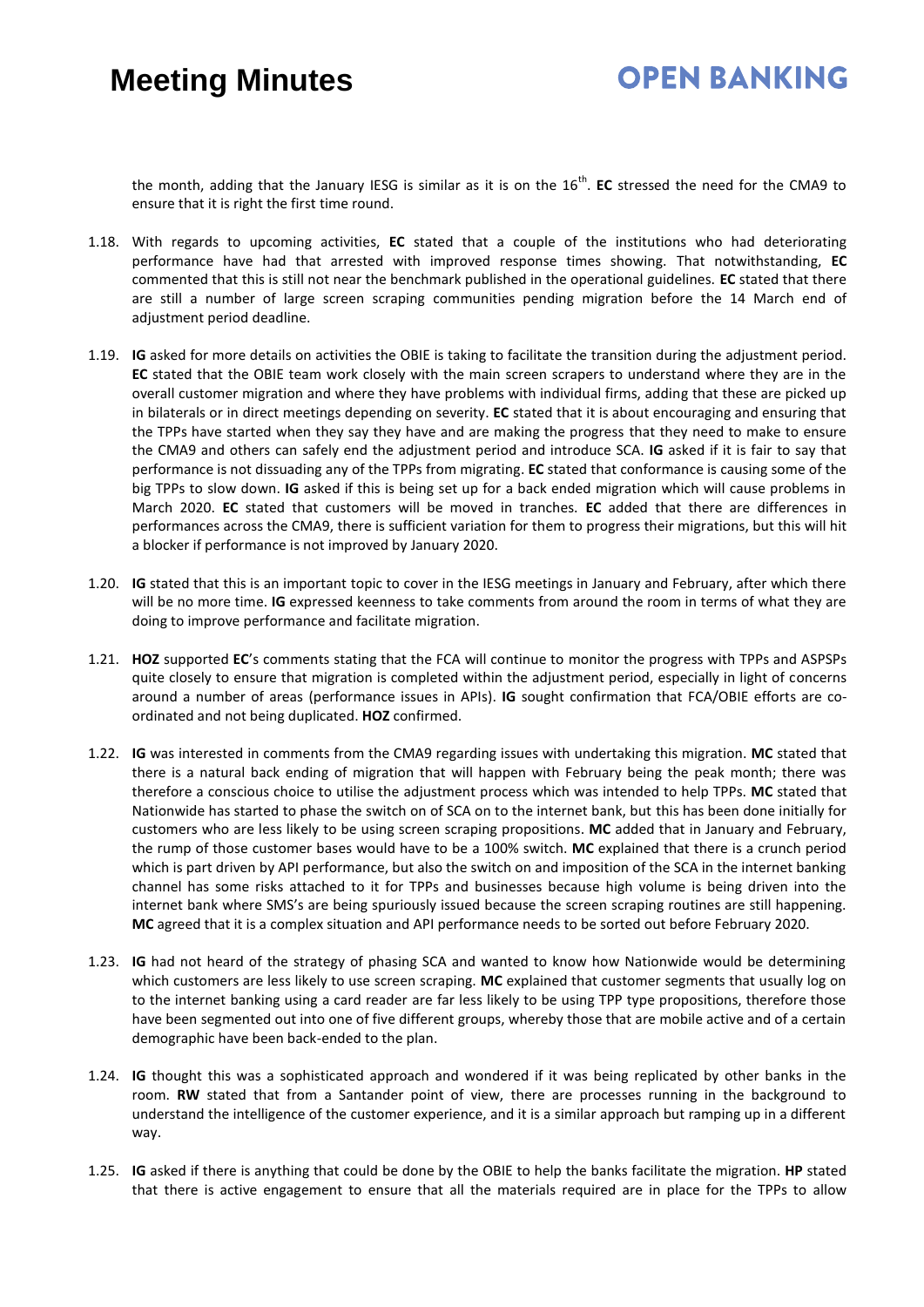## **OPEN BANKING**

accommodation of the transition. **HP** added that the dialogue with the OBIE has been very helpful as they ensure clarity in communications.

- 1.26. **IG** thanked **HP** for the response and opened the floor once more to other comments regarding the co-ordination role for the OBIE. **GL** explained that there are issues with the software as opposed to hardware architecture and anything that can be done to troubleshoot and improve efficiency of the API performance would be helpful. **EC** asked if this in relation to the TPPs, **GL** confirmed that he meant ASPSPs. For the sake of transparency, **CA** stated that some of these statements have come from Barclays as Barclays is looking at ways of making the system more efficient from a hardware / software design point of view. **CA** was confident that there is good dialogue from the TPP. **EC** stated that this is consistent across some of the CMA9 who are looking at optimising the way the architecture is calling each other as well as infrastructural components.
- 1.27. **IG** wanted to make sure that there are no obvious points being missed, asking **EC** to come back with a status overview of the migration, adding that (as long as it is not commercially inappropriate) it would be helpful to get a sense of what proportion have moved across vs. proportion that are yet to move across. **EC** added that having these conversations with TPPs and the CMA9 would be a good co-ordination activity in its own right.

#### *ACTION – IESG\_2019\_301\_335 – Programme Update – Migration Update – EC to present a migration status overview at the January IESG, this should include a summary of proportion of customers who have moved across. Due Date – 16 January 2020*

1.28. In rounding up the discussions on KPIs, **IG** asked what the next steps are for getting this month's KPI statistics out, adding that this is the second month where they have not been published for IESG. **EC** explained that the KPIs will be sent out of cycle once the outputs have been agreed with the CMA9. **IG** requested that the narrative should cover two months.

#### *ACTION - IESG\_2019\_301\_336 – Programme Update – KPIs - EC to distribute KPI's out of cycle before the IESG meeting of 16 January 2020. The January agenda is to include two months narrative (November and December 2019).*

*Due Date – 16 January 2020* 

- 1.29. **MCH** stated that from a CMA9 (ASPSP and TPPs) and small business consumers, a lot of people have existing services upon which they rely. **MCH** explained this migration could mean that certain people end up losing their services if these things fail by the end of the adjustment period. **MCH** was also conscious that by the time things go back to normal after the Christmas break, it will be the middle of January 2020, therefore a period of that time frame between now and the end of the adjustment period is lost. **MCH** wanted to put down a marker that this is a potentially significant issue for the businesses and if there is no trend of improvement, the roadmap will not inspire confidence for those businesses that rely on these services. **IG** thought it was a fair point, stating that it would be helpful if **MCH** could feed through where things are not working over the course of now and January 2020.
- 1.30. **RR** echoed the observations about wanting to be able to plan ahead and having the support of the OBIE and TPPs in doing so. With regards to the risk posed to customers using AIS services to do their accounting packages, for example, **RR** wanted to know if with regards to volumes in the AISP scenario the response time can actually make a service fall over. **MCH** explained that the compound effect may mean that the information cannot be refreshed over a 24 hour span, therefore, a day would start without the information being current – cash flow planning might be affected as the service ceases to be fit for purpose in terms of the information which people rely upon it to provide.
- 1.31. **EC** explained that it is the cumulative effect across all of the CMA9 that has the effect on the TPP and not any individual bank. **EC** analogised with the biggest accountancies who use screen scraping – if added up, the pressure point is whether they can pull back all the necessary data to process the changes.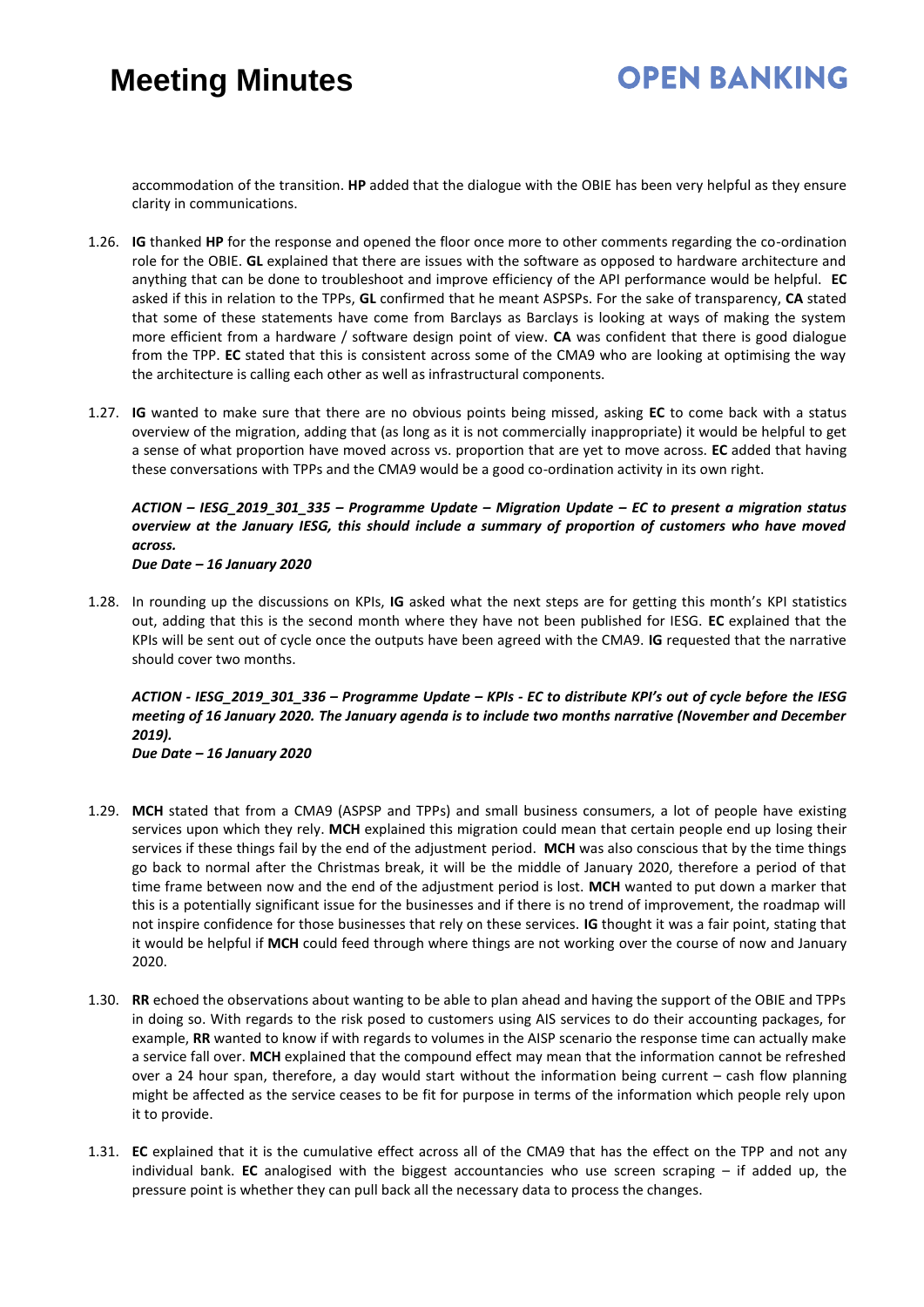# **OPEN BANKING**

- 1.32. **GL** wanted to understand (in light of the go-live date being imminent), what testing has been done. **GL** also wanted to know (especially now that the programme is still at the early stage of the growth pattern for open banking) if there is technology that can be used to test what stage each of the APIs will peak as opposed to having so many in production. **HP** stated that this is not something that IESG members should be trying to solve unless the powers of the Trustee cover that.
- 1.33. **RW** agreed that **GL** made a fair point, but explained that he is not aware of anything in current traffic coming through that shows that Santander has hit that point yet. **HP** maintained that this is a firm level conversation.
- 1.34. **IG** agreed with **HP**, stating that this is a regular point of discussion at the bilateral meeting which is held with all the banks; **IG** added that the performance is a lead indicator of where there are issues, but it is being discussed.
- 1.35. **GL** asked if each firm will know what level they would peak at. **EC** stated that the OBIE looks at the TPP community using information intelligence and expected volume increase; this is not a perfect science but it does portray the volumetric for AIS with the limited volume of payments traffic coming through. **EC** added that traditionally it has been reasonably accurate, and this information is shared through PMG and bilaterally with each of the CMA9.
- 1.36. **IG** proposed moving on from the housekeeping section unless **EC** had anything else to add. **EC** stated that the volume growth continues, and is expected to go up - currently in the region of 215 million calls from 180 million in the prior month. **EC** added that since the start of the ecosystem in January 2018, the call rate has just crossed a billion. **RW** asked if this is driven by more TPPs or customers of the TPPs or different levels of activities per customers. **EC** stated that it is a mix – more credit cards are being produced, increase in credit for rental agreements and accountancy firms through the likes of screen scrapers are moving large numbers of customers which is creating a significant amount of business traffic on the APIs.
- 1.37. **IG** moved the agenda on.

#### **2.a RW API SPECIFICATION V3.1.4 PAPER (INCLUDING P7 – REVERSE PAYMENTS AND 90 DAY RE-AUTHENTICATION UPDATE**

- 2.1. **IG** introduced three papers for approval, suggesting that these should all be covered at once, adding that these papers also form the basis of an update to P7 (reverse payments) and 90 day re-authentication (**IG** reminded IESG members that 90 day re-authorisation is optional).
	- 2.1.1. RW API Specification V3.1.4
	- 2.1.2. Customer Experience Guidelines (CEG) V3.1.4
	- 2.1.3. Operational Guidelines V3.1.4
- 2.2. **IG** handed over to **CM** asking if this has gone through the appropriate levels of governance (specifically TDA). **CM** stated that the RW API Specification V3.1.4 was approved at TDA on 11 December 2019, including a combination of decisions which are being presented to IESG. **CM** added that in addition to an update on reverse payments and 90 day re-authentication, the papers contained clarifications as to what is deemed the MVP for aggregated polling.
- 2.3. With CEG, **CM** advised IESG members that the same elements have been incorporated, with additional guidelines, including:

2.3.1. Credit line should not be included in available balance – compliance with the High Cost Credit requirements; and

2.3.2. Approved content for TPP guidelines which cover aspects of GDPR and PSD2. **CM** added that the feedback during the consultation was minimal and has been responded to.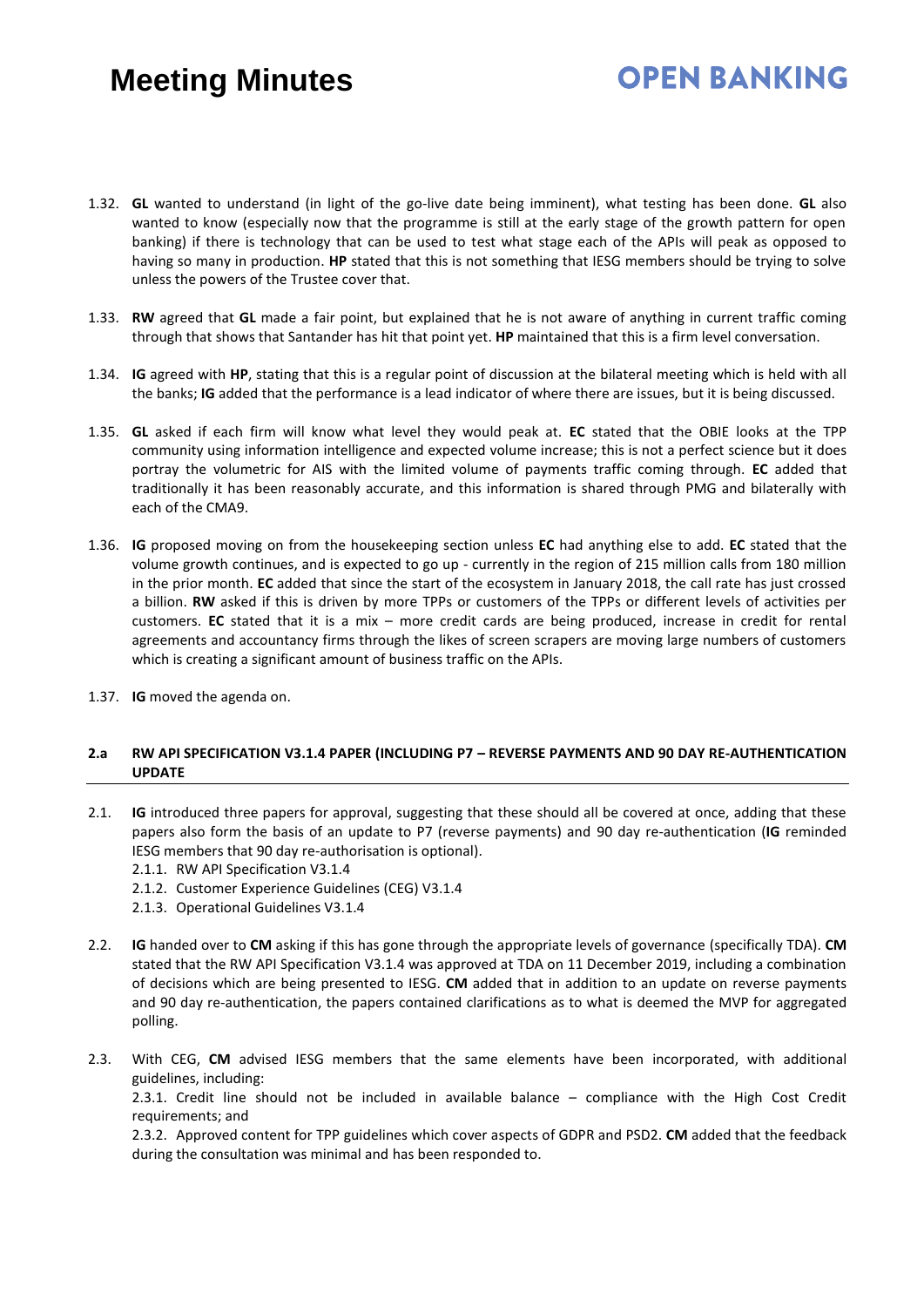- 2.4. With regards to the Operational Guidelines, **CM** explained that the change was to incorporate content around security, counter fraud measures, operational excellence and testing which were approved by the Trustee on 17 October 2019. **CM** stated that there were no points of feedback received indicating that there is no concern around this.
- 2.5. **IG** opened the floor to questions or comments.
- 2.6. **MCH** confirmed his support for the Customer Engagement Guidelines, stating that there had been good engagement with team, adding that it is something that will be developed into helping ASPSPs and TPPs understand the principles better from the point of the customer.
- 2.7. **FR** thanked the team for including more direction in terms of guidance and security for P7, adding that it would be great to see fraud issues being pushed more and would like to see this come back to IESG. **FR** added that the CEG could need continuous review as it is evolving. **IG** commented that all the standards need to continue to evolve with learnings.
- 2.8. **CA** made an observation about the CEG on refunds; the ASPSP should not disclose that the sort code and account number is shared with the third party. **CA** said that this is because the TPPs would have to disclose this in their consent; the TPPs are AIS and not PIS. On this basis, **CA** stated that it has to be absolutely clear that the TPP always has to share.
- 2.9. **FR** referred to a long discussion about what is compliant to PSD2 and GDPR and her understanding is that it is built into the wireframe, and therefore part of the agreement. **CA** said that this cannot be mandated and there is a risk that TPPs can choose whether or not to do it. **RR** stated that this is a concern from a Lloyds point of view as well because if the TPP deliberately or accidently fails to disclose, it is unclear as to who bears the burden of liability.
- 2.10. **CM** explained that the clear steer is that any firm that has data on a customer has a responsibility under GDPR and in the spirit of evolving the CEG over the next year, there are going to be use cases for providing better examples of, and clarifications on *what good looks like*; this is not covered by GDPR – it is a PSD2 issue. **CM** added that there are strict rules around GDPR and requirements on all firms.
- 2.11. **CA** stated that there are variances around how people are implementing GDPR and where they are storing the information; therefore, one of the unintended consequences is that people are not aware and when they become aware, this creates trust issues within the ecosystem. **CA** wondered if it is worth putting a sentence in the ASPSP journey on the same screen, adding that the OBIE team has said that it is nothing to do with PSD2 but her firm is of the belief that this will mitigate the risk. **CA** added that if this does not work in a year, then it could be taken out.
- 2.12. **IG** explained the need for caution because the TPPs are authorised entities of the FCA who know what the requirements under GDPR. **IG** also noted that a bank putting the notification on will not solve the problem, explaining that those who understand it will respect it and those who flout it will face enforcement action. **IG** added that the evolution of the CEG is done in co-ordination with the ICO and there would be no room for TPPs to misunderstand. **FR** stated that it raises questions as to how the guidelines are communicated to TPPs because all they know is that they are not mandatory – a filtering exercise to separate what is important from what is not would help. **FR** added that if the guidelines are being developed by the ICO and they suggest and recommend that sectors and trade associations should create codes of conducts, then these guidelines ought to be codes of conduct. **RR** stated that OBIE should be able to mandate to the TPPs that if they do not follow the guidelines, then there are consequences. **HP** stated that HSBC believe that there should not be a single ubiquitous approach to the Open Banking service; there should be a separate scheme for participants who choose to play by the rules and another open scheme to everyone. **HP** also stated that if we were to create a two-tier approach this would need to be well thought through from a customer perspective.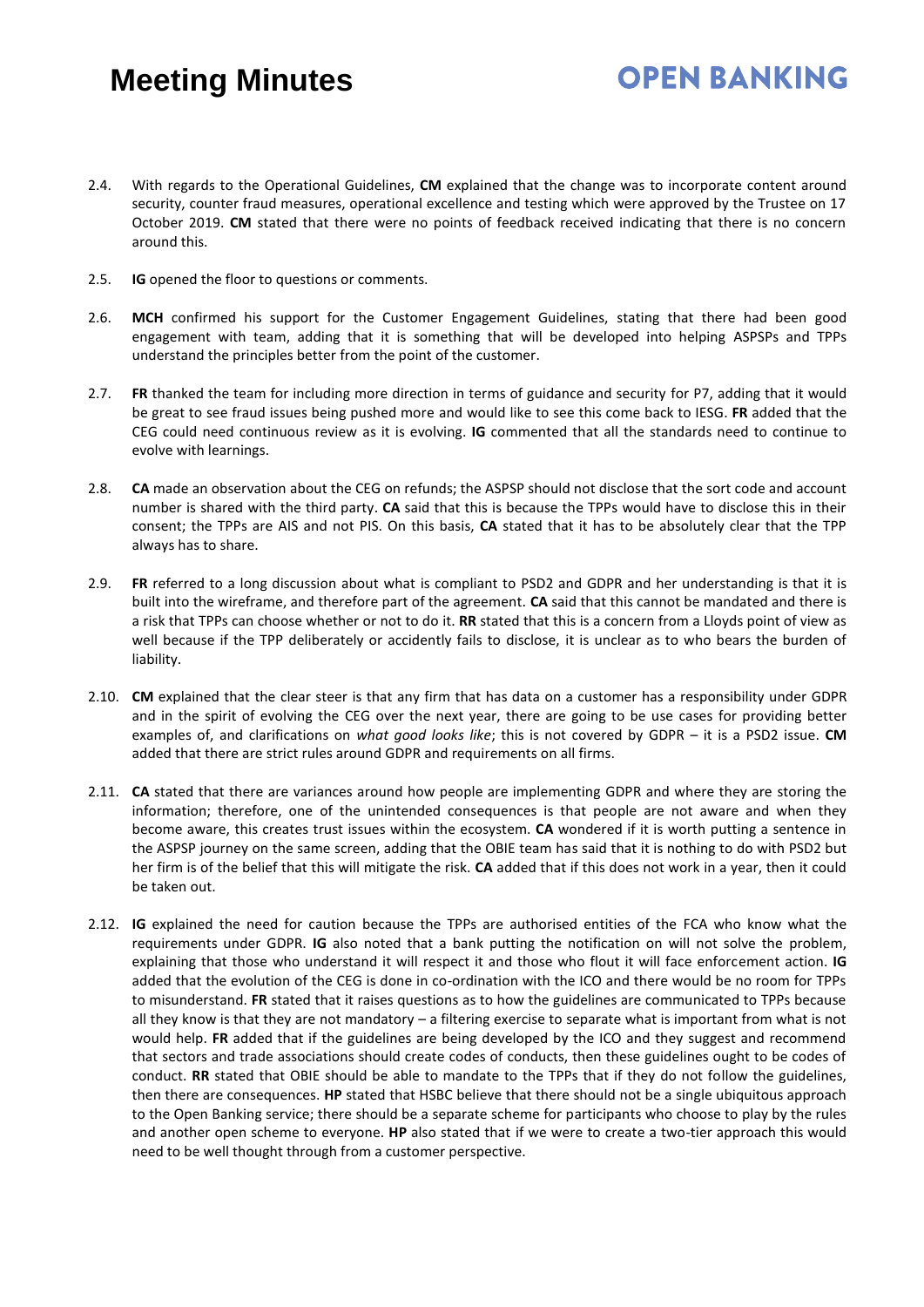# **OPEN BANKING**

- 2.13. **IG** stated that this is a big piece that requires further thought. **BR** stated that the Order does not extend to instructing or obliging the TPPs. **FR** stated that this is why the ICO should set the industry standards so that there is backing that is recognised also by the FCA. **CA** wondered if, as a separate piece of work, a log of the longer term customer consequences could be built. **CA** explained that there are questions around P7, such as who is liable for situations where the customer complains about not realising that their sort code and account number are being stored somewhere, adding that this will encompass DMS.
- 2.14. **IG** stated that the intent of putting the CEG together is to form the basis of a code of conduct for TPP and ASPSP behaviour as per the ICO. **IG** added that timings are unknown, but the programme should focus on the present. **IG** explained that an advantage of the ecosystem is that there is a pretty good idea of the active PISPs in the ecosystem who may be looking to engage in refunds or reverse payments and as such, it is possible to write a letter to them addressing what their responsibilities are with regards to P7, referring to the CEG. **IG** stated that perhaps, reference could be made to the ICO.
- 2.15. **CM** explained that this standard kicks off a process of implementation which will take several months depending on what is agreed, during this time the process will be looking at the TPP guidelines. **CM** added that the TPPs have asked for examples of *what good looks like* and there are use cases for this, however at the moment, there are no payments going through. **CM** added that there are a small number of well-known PISPs coming into the ecosystem that cannot use this data at the moment, therefore, there is time to provide the right level of guidance.
- 2.16. **JVD** contributed from an ICO point of view, stating that any enforcement of GDPR is likely to lie with the ICO. **JVD** added that the work done by the ICO on CEG seems to cover GDPR in some depth and feedback was provided to the OBIE. In terms of the code of conduct, **JVD** stated that the ICO / OBIE teams were supposed to have a meeting which has now been rescheduled, but broadly agreed with the idea of a code of conduct under GDPR. **IG** was happy with this, stating that the take away is that GDPR is reflected in the CEG and the ICO are supportive of this; and if the code of conduct is not ready on time, there are other methods of ensuring that there is compliance. **JVD** added that if there is a situation where there might be infringement of GDPR en-masse, then this needs to be raised at the earliest opportunity.
- 2.17. **IG** opened the floor for one final round of comments before closing off this agenda item. **MC** stated that the feedback from the Nationwide team is the sheer volume of input required for 3.1.4 far outstrips the ability to input into that work and the time frame given to consume this work was short; **MC** wanted the short time frame of one working day noted, stating that it was very challenging. **IG** appreciated that the programme is further back than intended and it is difficult to find the resource to input. **IG** recognised also that it has been almost two years since the first version of the standards and incumbent on everyone to find the resource to ensure that this is working. **MC** added that some of the material is specialist, therefore it is difficult to get the correct resource and the internal sequence needs to be followed to enable this to be reviewed properly. **IG** asked for comfort to be taken from the comments from the ICO that this has been well reflected within the standards.
- 2.18. **GL** stated that these papers are marked private and confidential and wanted to know if the three agenda items for approval were suitable for onward sharing. **EC** stated that these would be published on the Open Banking website before the end of week ending 20 December 2019. **IG** added that he is not keen on excerpts of the IESG pack being distributed, and asked if there were any objections to **GL** forwarding on. There were no objections.
- 2.19. **IG** thanked **CM** and his team and the CMA9 for input on this paper. **IG** formally approved the three papers as detailed below:

*APPROVAL - IESG\_APR\_LOG\_062 – IG approved the updated Read/Write API Specification v3.1.4. IG confirmed that the reverse payments functionality is a mandatory requirement on the CMA9 for implementation at the end of June 2020.*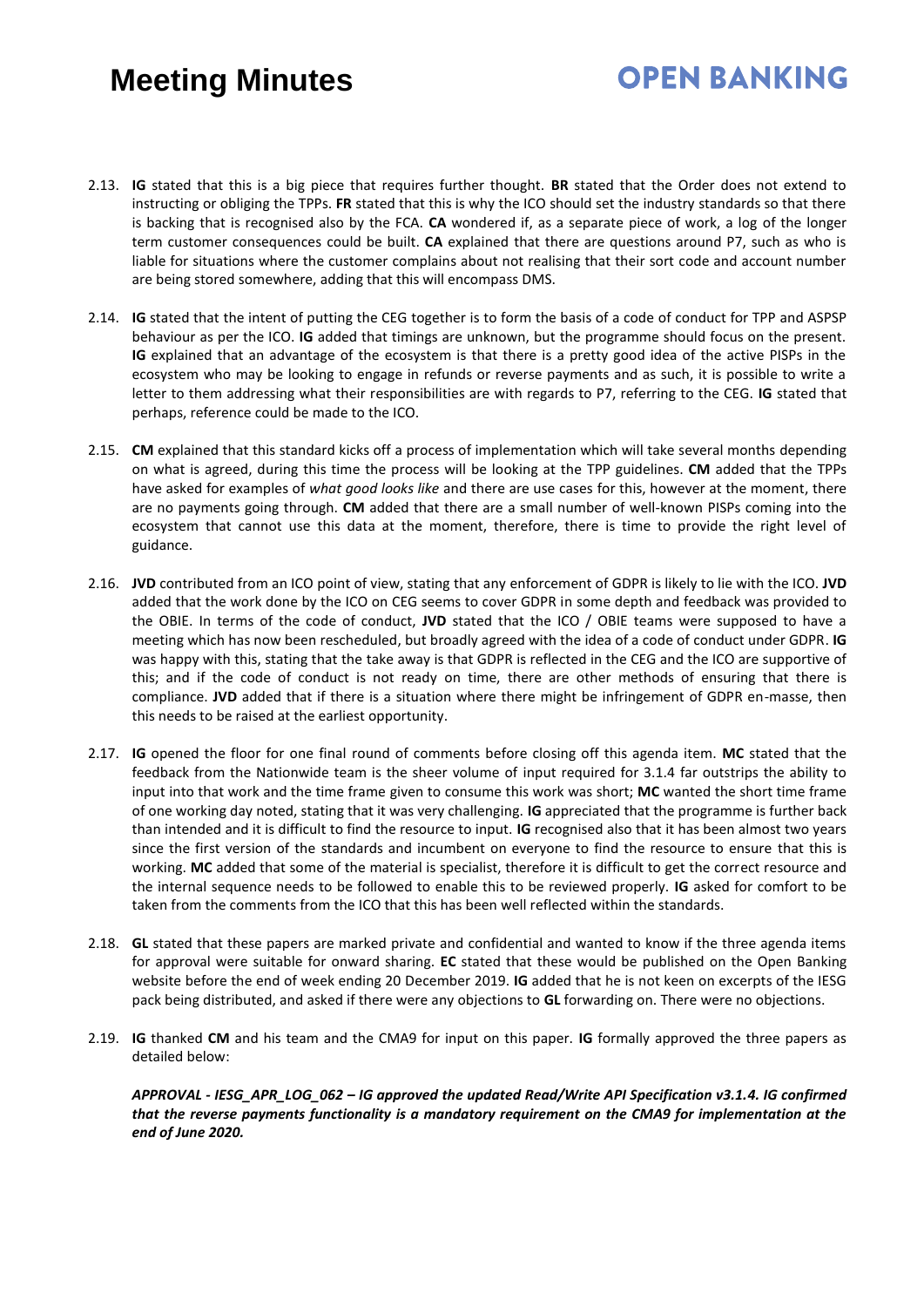#### **OPEN BANKING**

*APPROVAL – IESG\_APR\_LOG\_063 – IG approved the updated Customer Experience Guidelines V3.1.4 which has been updated to incorporate changes in line with v3.1.4 of the API Specification as well as providing clarifications that have been requested by industry stakeholders and updates driven by industry initiative.* 

*APPROVAL – IESG\_APR\_LOG\_064 – IG approved the Operational Guidelines V3.1.4; the artefact has been updated to incorporate guidelines for TPP's including cover security, counter fraud measures, operational excellence & testing.*

#### **2.b CUSTOMER EXPERIENCE GUIDELINES V3.1.4 (INCLUDING P7 – REVERSE PAYMENTS AND 90 DAY RE-AUTHENTICATION UPDATE**

2.20. This was covered along-side agenda item 2.a. Paper approved. Please see above.

#### **2.c OPERATIONAL GUIDELINES V3.1.4 (INCLUDING P7 – REVERSE PAYMENTS AND 90 DAY RE-AUTHENTICATION UPDATE**

2.21. This was covered along-side agenda item 2.a. Paper approved. Please see above.

#### **2.d CUSTOMER EVALUATION FRAMEWORK (CEF)**

2.22. **IG** stated that this paper would be covered as part of AOB instead; however, it was time barred. *(Carry forward to the IESG meeting of 16 January 2020).*

#### **2.e REVISED ROADMAP – CONSULTATION SUMMARY**

- 2.23. **IG** stated that **AA** would be leading this discussion, reminding IESG members of the purpose having provided a Status Report to the CMA, the CMA requested an update to the Roadmap and this consultation is to enable this to be done. The intent of the process therefore is to facilitate the following: *IG, as the Trustee, instructed the OBIE to carry out a Consultation and this marks the conclusion of Phase 1 of the consultation process. Phase 2 will be the next stage which will be discussed at the IESG of January 2020*.
- 2.24. **IG** stated that he would chair this discussion, but **AA** would walk through / facilitate.
- 2.25. **AA** explained that he will give an overview of high level responses received, including a summary of themes that had been picked up. **AA** stated an interest in capturing feedback as the consultation would form the basis of a recommendation to the Trustee.
- 2.26. **AA** moved on to explain the process.
	- 2.26.1. Phase 1 of the consultation has just been concluded

2.26.2. Given feedback on the tight timescales for responding, the consultation would be extended to a further Phase (Phase 2). Stakeholder representations to the Trustee would be required by 10 January 2020 ahead of the next IESG on 16 January 2020; this adds up to twenty six working days of consultation.

2.26.3. The Trustee will discuss stakeholder representations made at the IESG meeting on 16 January 2020.

2.26.4. Recommendations would then be made by the Trustee to the CMA.

2.26.5. A revised roadmap (version 2) will be issued later on this week ending 20 December 2019 in the form of a plan on a page and a Roadmap table in the form that IESG members are used to seeing.

2.26.6. It will take account of this report, and further changes discussed during this IESG meeting (changes will be tracked for ease of consumption).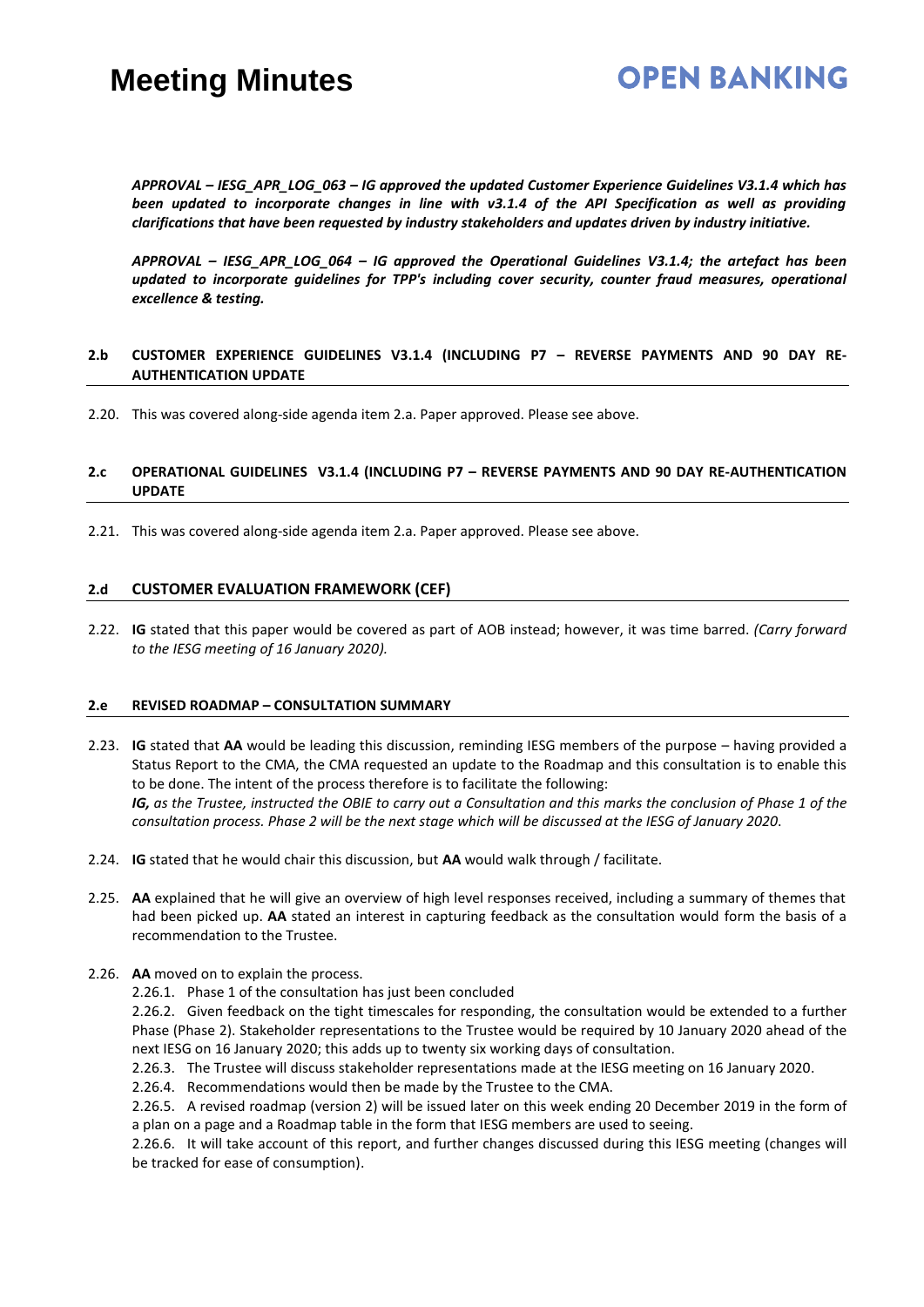2.27. **PM** asked whether other stakeholders would be able to see this summary or if it is limited to just IESG members. **PM** explained that it is important to understand context, representations made and whether all representations have been reflected. **IG** stated that this is a fair point, adding that the closer stakeholders are to IESG, the more drawn they can be. **FR** stated that a number of organisations had fed back through the SME/Consumer Reps and it would be helpful to share the summary with them.

**OPEN BANKING** 

- 2.28. **RW** wanted to understand the driver for the dates as it feels rushed. **AA** explained that this is to enable agreement with the CMA by the end of January 2020. **AA** stated that he is working under instructions to complete what has been asked of the OBIE by the Trustee to enable the end January deadline, adding that 16 January 2020 is IESG, 10 January 2020 is the Friday before that. **AA** also advised IESG members that there are parallel meetings between OBIE and regulators.
- 2.29. **IG** asked for a link to the summary to be added to the plan on a page. **IG** asked for **AA** to confirm that there is nothing in the content that would betray confidentiality and asked IESG members if there is anything contained within that they object to being published.

#### *ACTION – IESG\_2019\_301\_337 - Revised Roadmap – Consultation Summary – AA to include a link to the Response Summary when the plan on a page is sent out, this will include a tracked changes version incorporating feedback from IESG discussions. Due Date – 20 December 2019*

- 2.30. **FR** commented on the fact that this document will not be available in the future, explaining that given the level of interest, there is a requirement for transparency; a document repository would create a good audit trail. **AA** thought this was a fair point and worth looking into.
- 2.31. **BR** understood the discussions on timing and conversations being compressed, adding that some of these issues have been going round in circles. **BR** wanted to understand if organisations who have issues with the timings are saying that more time is needed or it does not fit into, for example, budgetary requirements. **MC** stated that it is a combination of getting the right SMEs and a satisfaction that feedback has been given on unintended consequences. **MC** wanted to know what the right method of governance is to ensure that these things have been considered. **MC** did not think there should be a fixed end date on consultation.
- 2.32. **AA** hoped that some of the concerns are mitigated by explanation during this meeting, asking if IESG members thought that short timescales meant that some aspects were missing. **MC** stated that one working day was not enough to consume the document. **IG** stated that the concern may not be that things have been missed out but instead, that things that they would disagree with. **MC** stated that it is a combination as things might be missed out or fundamental questions not addressed. **IG** referred to **MC**, explaining that the response summary document took account of **MC'**s thoughts on the roadmap as this is the OBIE's review of all stakeholder inputs. **IG** stated that any specific concerns on timescales could be taken offline. **IG** added that there are many items in here which are proposals for evaluation, and therefore not requiring a determination now of how things look but determining the order of activities that the OBIE should undertake. **MC** thought that the second phase was helpful, but there are some thematic concerns that would remain outstanding. **IG** stated that there will be a wide variety of different or opposing views, therefore the thematic concerns may never be alleviated.
- 2.33. **AA** stated that there were 64 responses which have been collated and read. **AA** thanked everyone who responded, stating that the responses demonstrate the level of engagement with the ecosystem - there was constructive feedback and positive reviews of varying lengths reflected in some areas of consensus and some disparity between TPP and ASPSPs. **AA** added that some TPPs wanted things done very quickly, while ASPSPs wanted more time and more clarity on the future of the OBIE.
- 2.34. **AA** referred IESG members to page eight of the response, explaining that there are three themes that might resonate with stakeholders.

2.34.1. Stability - this was worded differently per organisation, with some organisations linking stability to resilience of their own platforms. **AA** added that the CMA9 were focussed on having time to get performance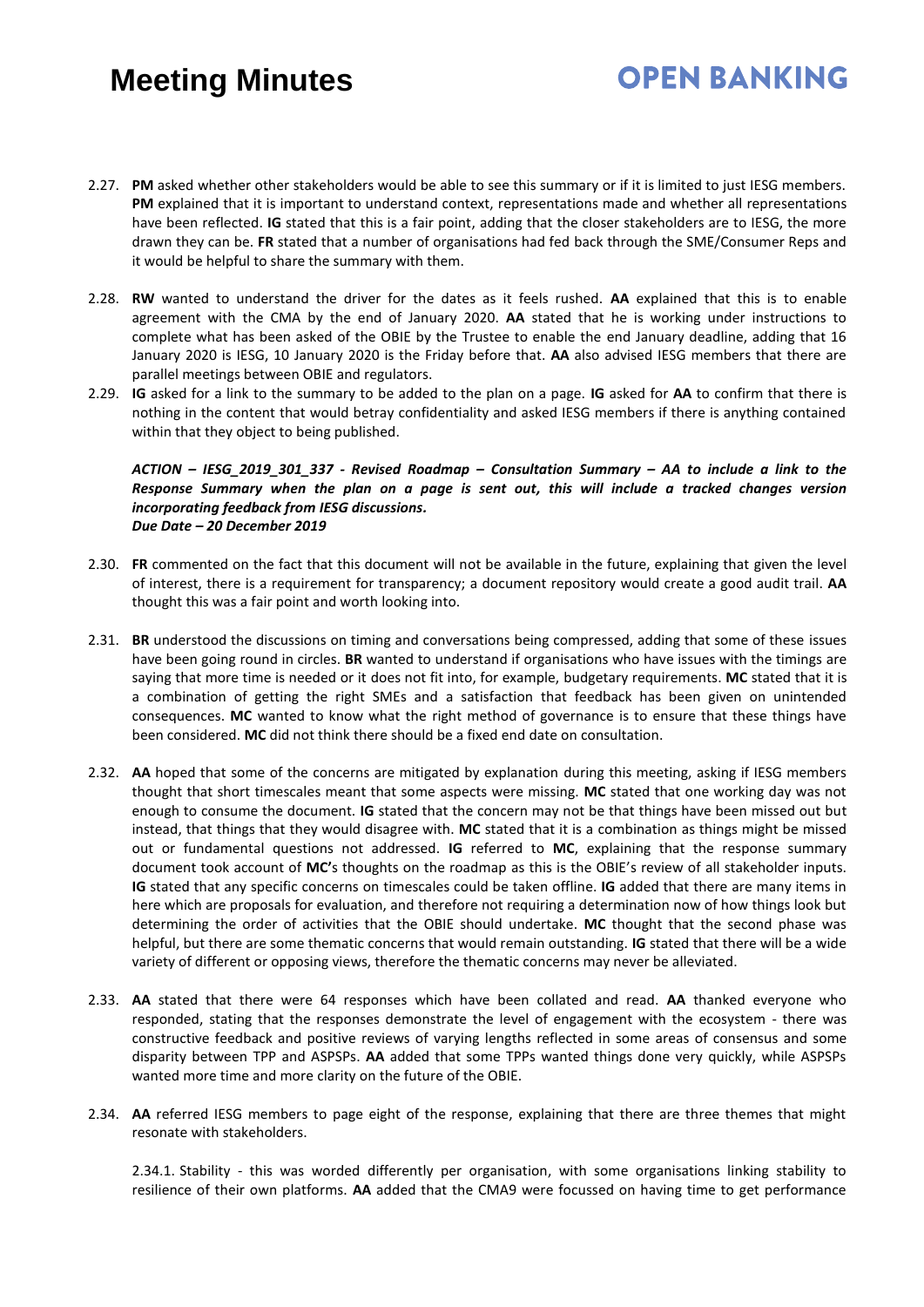## **OPEN BANKING**

and availability right, including ensuring that things are right ahead of the end of the adjustment period. **AA** explained that some organisations were unsure of what additional functionality was required at this point. **AA** explained that there was a consensus with TPPs looking for stability in terms of connectivity and usability of the APIs. **AA** stated that his recommendation is to allow more time with the proviso that the things that have already been agreed and are in plan will continue with the current timetable, and anything new would be given more time to build, to enable consultation and evaluation on that. Putting it into context, **AA** explained that the last major release was September 2018, the timetable will go into 2021 if evaluations and standards were followed on deliverables such as sweeping – this is a considerable amount of time compared to what was suggested when the original roadmap was put together. **AA** added that his paper reflects the fact that this is complex and the focus needs to be on the adjustment period and migration. **PM** asked where in the document the period of time apportioned to the meaning of stability is spelt out. **AA** explained that it is spelt out specifically under each recommendation which states what the time table is for evaluation, standards built and implementation (where applicable). **AA** stated that in previous documents, the implementations were in square brackets, however, this has been removed to ensure the ecosystem is clear that the results have not been predetermined. From a consumer point of view, **FR** stated that she would like to see customer experience captured in that area. **FR** explained that there are a number of untidy areas from a consumer point of view and to make Open Banking work properly, things that could be considered non-regulatory or non-high agenda items need to be addressed. **IG** concluded – this is not a complete freeze on standards because the natural evolution and change requests associated with standards across all three categories will still continue. **AA** referred to A2, explaining that most deliverables have been agreed and in plan, any regulatory changes that necessitated something to happen within a particular time frame not driven by Open Banking would go through a change request. **GL** asked that acronyms (e.g. A2) are not used during these discussions to enable understanding. **GL** also asked whether the period of stability includes the embedding, and fire drills associated with customer redress and dispute resolution mechanics to ensure that nothing goes wrong. For clarity, **IG** stated that A2 refers to items which are on the existing roadmap. **IG** asked **AA** to pick up DMS as an important part of the Order whilst getting through the three items for discussion, following on from which questions can be taken.

2.34.2. **AA** stated that the other two themes are prioritisation and rationalisation, adding that these contain chunky priorities which are around performance, availability and usability by customers; this is also about focusing on key evaluation items around functionality requested by TPPs in their responses.

2.34.3. **AA** explained that rationalisation is about good housekeeping to enable easy navigation of the plan on a page, preventing duplication and putting in BAU items where they belong on the roadmap as opposed to separating these. **AA** explained additionally that where there is no consensus on activities, it will not be put on the roadmap and if in future, it is required, it will go through full governance at that point.

- 2.35. In terms of innovation, **RH** asked if the items on the proposed or future roadmap are from the Order or innovations from the market place. **AA** explained that the mandate was to build a roadmap that facilitates the delivery of the Order.
- 2.36. **AA** thought it would be best at this point to move on to some areas of contention. **AA** identified three potential areas of contention – Trustmark, authentication (root cause analysis mentioned decoupled) and performance benchmarks. **IG** asked for clarification that these are areas of disparity, adding that in finalising recommendations that will be shared in a change tracked document, it would be ideal to discuss responses to DMS, OB standards development in response to regulatory changes including CoP / CRM and *grow ecosystem*.
- 2.37. With regards to DMS, **AA** stated that version 2.0 has been released and the responses indicated that there is there is a view that time has to be given to judge whether a review or further iteration is required. **AA** explained that the other set of responses were associated with VRPs– a view that in addition to there being a requirement for a methodology around consumer protection, there may need to be a more developed dispute management system that supports VRP consumer protection. **AA** stated that his recommendation is to include dispute management requirements within the VRP evaluation.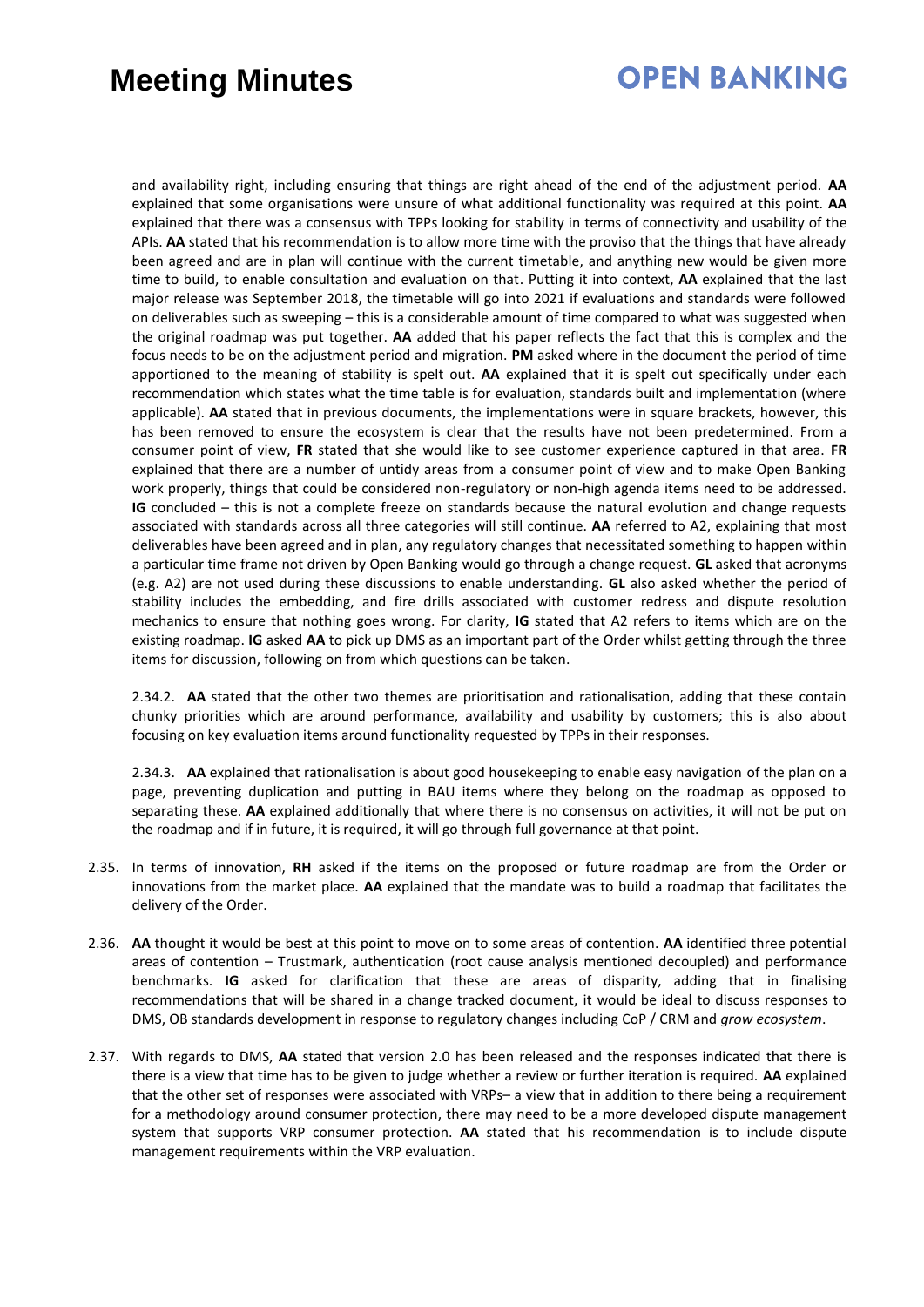# **OPEN BANKING**

- 2.38. With regards to the OB Standards development, **AA** referred to a legitimate point made that the original Roadmap itemP19 was focused on GDPR and PSD2. In addition, there was a consensus that the Standards must evolve to cater for the implications of CoP and CRM for PISPs, and in particular will require engagement with the regulators and Pay.UK.
- 2.39. With regards to grow ecosystem, **AA** grouped the responses into two:

2.39.1. Use case catalogue; and

2.39.2. Communications

**AA** explained that people did not really understand the meaning of use case catalogue; however, there was an acceptance that *grow ecosystem* is an activity that Open Banking needs to undertake to ensure that there are participants covering varying verticals (including government services, such as NS&I).

In terms of communications, **AA** referred to responses in favour of having a website, ensuring that there is the right collateral out there - all of these can be wrapped up within OBIE Activities as opposed to having a specific roadmap item.

- 2.40. In terms of Trustmark, **AA** explained that this is recognised in the Order as something the OBIE should look into, but it has been difficult to define and unless it is mandatory for everyone, there is limited usefulness as it has to be ubiquitous to work. **AA** explained further that in the absence of a consensus, the responses suggested that this is not a priority, adding that this does not mean that it is off the table permanently, but if it was deemed by the OBIE monitoring function to hinder the CMA Order being delivered, then it would need to be looked into in the future, but at the moment, **AA** explained that parking it seems right.
- 2.41. **IG** asked if Trustmark is a practical consideration as there is insufficient support amongst people who would have to adopt it, and therefore, is not a priority. **FR** stated that from a consumer point of view, there would be disappointment that this is not going ahead as consumer organisations they had engaged with believed that the Trustmark would be helpful in aiding adoption and communicating to consumers. **FR** agreed, however, as she had previously noted a Trustmark is only effective if it stands for something robust that is clearly monitored and enforced. A Trustmark can only be the front end if it stands for something meaningful to the consumer; adding that a code of conduct would have been the right place to start, if there is no appetite for a Trustmark at the moment then the industry cannot be forced. **FR** hoped that the code of conduct would not be discarded and that this was of particular importance. **AA** found **FR**'s comments helpful.
- 2.42. **IG** asked if the code of conduct is captured in the TPP Side Consumer Protection. **AA** stated that it has been captured; it is still in scope and has not been amended. **AA** added that Open Finance has published today and could be taken forward in that field as it is wider than the Open Banking piece. With regards to **AA**'s language – *'it is still in scope'*, **IG** asked for clarification on whether this means that this is the same as it was described in version 1 and will be the same as the description in version 2. **AA** agreed, explaining that his recommendation will be that this goes forward as was published in November 2019.
- 2.43. **RR** wanted IESG members to note that they were supportive of the concept of the Trustmark and wanted to know what the TPPs opinion on this was, as he would have expected that this would be something that they would want to invest in. **AA** stated that this did not come through in the responses from the trade bodies or TPPs.
- 2.44. **GL** explained that at a superficial level, it looked good; however upon examining the detail, it was not clear how the mechanics would work. **GL** added that the fact that the data has flowed using a particular technique does not make the application of it trustworthy and secondly, where a TPP could have all of its umbrella under the Trustmark, it might work, but where some data is via Open Banking API and some data via a modified interface or screen scraped, then from a cyber-risk assurance point of view, this could be revisited when all the ambiguities are resolved. **RH** asked if the ultimate Trustmark is the FCA. **FR** added that it is not a 'no' for Trustmark but a timing and mechanics point of view. **FR** appreciated **GL**'s commented stating that these were issues that were being grappled with and should continue to be grappled with rather than discarding the idea.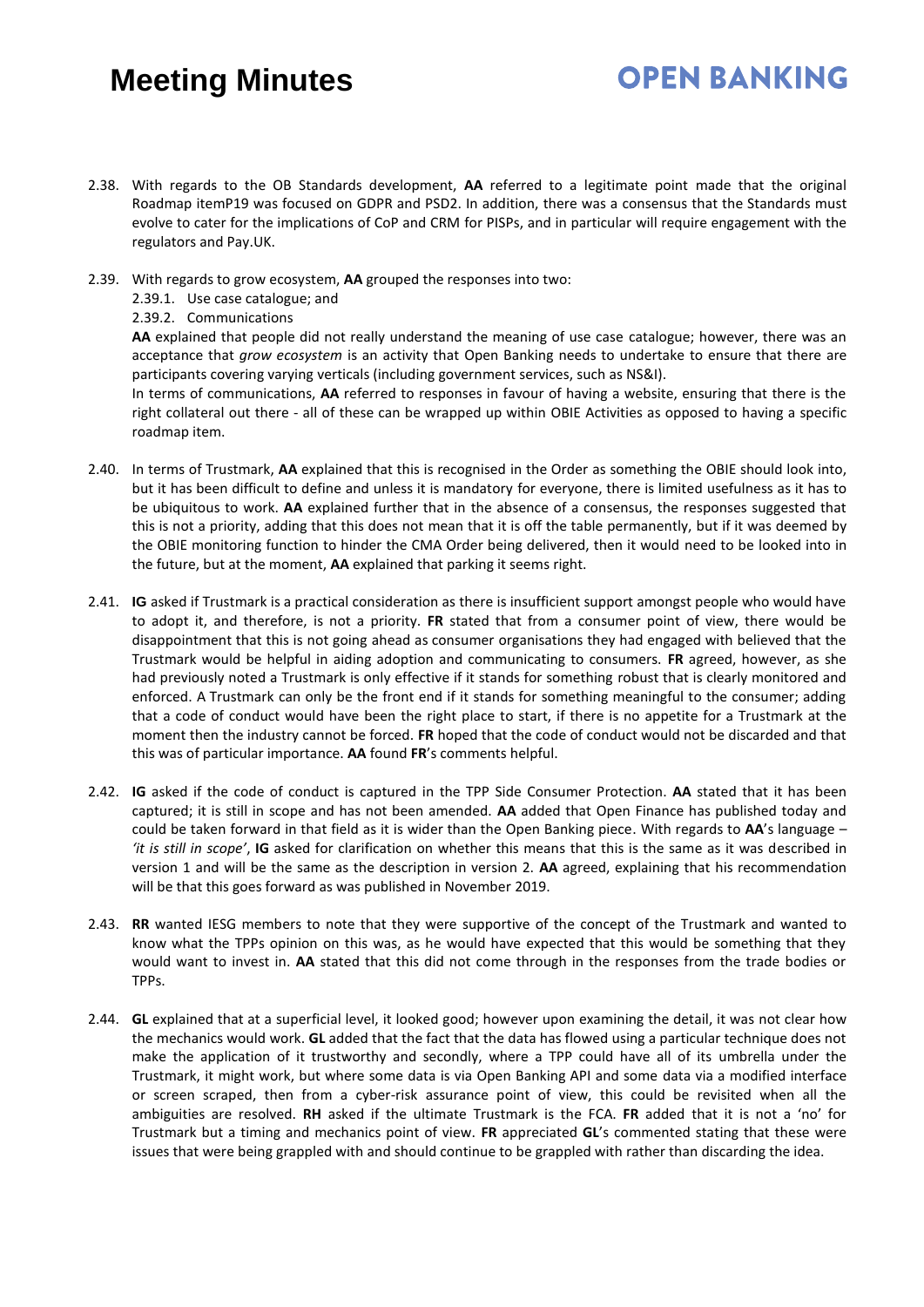- 2.45. **AA** confirmed that this is not on the proposed roadmap, but would remain under review in the event that this becomes useful in future. **FR** stated a desire to see the OBIE take responsibility for ensuring that there is a review in September 2020 to see if some of the questions can be answered. **RW** agreed, requesting that Trustmark is put on a forward look agenda for the September 2020 IESG.
- 2.46. **RW** requested clarification on the meaning of the TPP Side Customer Protection. **AA** explained that is a voluntary initiative initially built around the Customer Guidelines for TPPs and Operational Guidelines for TPPs. **AA** stated that this is being monitored; the recommendation is to continue with this work whilst working with the ICO to see if it could become a code of conduct. **IG** stated that this question is not meant to be answered in this session, but the OBIE team is trying to ensure their recommendation with regards to the TPP Side Customer Protection is not to effect any change to version 1 in the roadmap. **AA** confirmed that there will be no change required to the original recommendation.
- 2.47. **AA** moved on to authentication, stating that the first is 90 day re-authentication which had been discussed earlier in the meeting as part of agenda item 2.a. For clarity, **AA** reminded IESG members that the implementation, including any contractual arrangements with TPPs, is optional. **AA** went on to explain that the second big area around authentication is the root cause analysis of consent success. **AA** explained that much feedback stated that the first step is for OBIE to ascertain the facts and to ensure that the causes are determined. **AA** stated that the other point to note (especially by the ASPSP community) is whether the need for alternative authentication modes is necessary. **AA** added that some of the responses reflect the debates have been on-going since RTS was published – is redirection good enough, is there a requirement for an alternative authentication method? **AA** reminded IESG of a decision made at IESG over a year ago to focus on doing redirection well. **AA** went on to state that with regards to the recommendation that OBIE evaluates alternative methods of authentication, the OBIE will be recommending clarity that no conclusions are being jumped into, however, the evaluation will look at the causes of consent success failure, including whether other authentication techniques might be a solution to the problems that are identified. **AA** added that one question is whether there should be a differentiation between AIS and PIS, noting that more time might be required to look at PIS, maybe different timings and both separated. **AA** was keen to hear thoughts on this.
- 2.48. **FR** agreed with **AA**, adding that one of the frustrations of the programme is that two different products are being bunched together. **FR** suggested a separation with considering both in isolation. **FR** stated that the functionality around PIS is not working and being investigated. On that basis, **FR** thought that something that looks at PIS holistically would be helpful, including a steer from the regulators on the value of PIS. With regards to the concept of root cause analysis, **RR** suggested that tackling the simple principles first would be best – understanding what causes TPP polling leading to failed API calls should be tackled first before moving on to alternative authentication methods.
- 2.49. In terms of splitting out AIS and PIS, **CM** stated that PIS cannot be evaluated properly due to low volumes of payments and PISPs have been vocal about the fact that they cannot enter the market with re-direct only; therefore, whether it is within the CMA Order or PSD2, this is a separate topic as there are a number of use cases that do not work with re-direct only. **TS** stated that the barrier for decoupled cards was raised at European level – it is mostly impossible to use re-direct, finding an alternative or complementary way of authentication is important. **AA** stated that there have been a number of different views to consider in terms of how to take this forward – is there a gap around root cause analysis - after which the way forward would be decided.
- 2.50. **RW** asked whether this sits within the Order, and if it does not fit in the Order, should it be in the roadmap. **AA** stated that his assumption is that PIS is in the Order and ensuring that PIS work effectively is part of the Order. **RW** stated that if PIS is not in the order, how can the Roadmap be justified or explained to the CMA and the wider community? **IG** stated that he is confident that PIS is covered in the order, the steer given to **AA** is that the Trustee's view is that effective PIS and reverse payments are covered in the order. **IG** added that the suggestion to the team was not to try and solve for that in the consultation, but to work on the assumption that everything that was in version 1 of the revised Roadmap was in the Order. **IG** added that PIS is not a new topic, and if individual banks feel that something is not in the Order and that there is a case to be made for that, then this should be brought to the Trustee directly.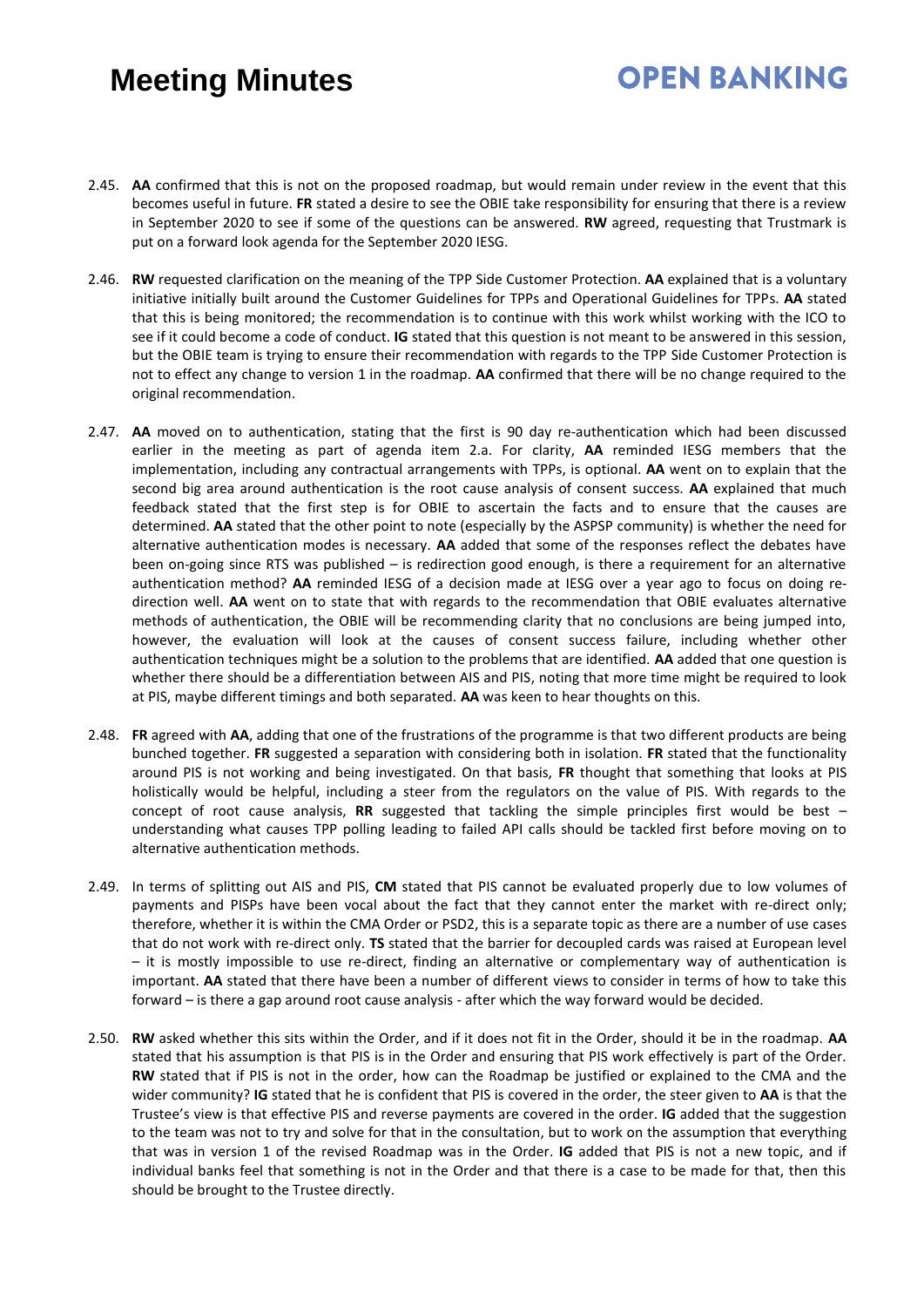- 2.51. **BR** added by supporting **IG**'s comments the Order was drafted quite broadly in certain cases and this was done deliberately as not everything could be determined. **BR** added that the Order was drafted with power given to the trustee, if anyone thinks anything is deemed as not within the power of the Trustee, this should be raised. **RR** agreed to disagree. **IG** agreed to disagree; however, on the basis of what the responsibilities of the Trustee are under the Order, those are articulated crisply. **IG** added that when the standards are written on PIS and what is required, then the working assumption has to be that they are determined to be mandatory and if this is challenged, then it has to go through a process. **IG** stated that the assumption the team made particularly in terms of the Trustee's determination of actions that have been mandated is *'what is the best way to take these items into considerations in terms of scope and timings'* and not a determination of whether these are in or out. The decision has already been made that they are within scope.
- 2.52. **PM** stated that there should be a proper impact assessment of the options and recommendations. **AA** agreed that this is reasonable, adding that when the revised recommended roadmap is published, follow-up evaluations will have to look into proportionality, reasonableness of any decisions made, cost, etc. **PM** asked if this impact assessment could include impact on non CMA9 ASPSP. **AA** stated that these are good points which will be dealt with in the terms of reference for any evaluation.
- 2.53. **AA** introduced the final aspect of contention the benchmarks question, adding that this got a lot of feedback from TPPs who are concerned with some of the performance and availability levels being received and are asking for OBIE and the regulators to take more action to enable an improvement. **AA** stated that there has been a reminder of the CMA requirement in the Order for continuous availability. **AA** stated that from an ASPSP point of view, there were comments around parity and compatibility with PSD, **AA** added that the benchmark in PSD2 is to be the best performing interface and therefore the equivalent with the API channel is the best performing interface in the direct channels. **AA** stated that the other difficulty was defining parity as the type of propositions being created by TPPs are not directly comparable with a payment being made in an online banking space. In terms of looking at recommendations and clarity, **AA** stated that the question is what under the CMA Order constitutes continuous availability and what is parity given the difference in the way that a payment is made under a PISP vs. a direct channel. **AA** stated that the recommendation is a change in the roadmap to reflect that feedback, rather than setting benchmarks over and above what is required by PSD2.
- 2.54. Referring to section 4.2.3 (A5 performance, including benchmarks), **MCH** stated that some of the feedback made by the consumer representatives has not been recorded, **MCH** asked for a higher level of care to be taken before it goes out to a wider audience than IESG. In terms of the reference to the operational Guidelines, **MCH** explained that the benchmark is included (currently 99.5% for availability) and there are subtle but noticeable adjustments that reference benchmarks will be removed. **MCH** explained that there have been lengthy conversations about the importance of parity working better, therefore, it will be retrograde to remove references to benchmarks whatever their technical standing. **FR** agreed with **MCH**, stating that PIS is important, but in focusing on that, some of the AIS aspect might be missed out. **FR** stated that there are consumers who would like to rely on consumer information but cannot because it is out of date and they have to go back to the banks to get that real time information. **FR** stated that where customers want to see their information and go into their app, their information should be immediately refreshed. **FR** concluded by stating that it would be shame to miss out on AIS in focussing on PIS.
- 2.55. **RR** thought that there are a number of different situations where this would arise, one of which is where the TPP is not making enough number of up-to-date calls, or the bank is failing to refer to those calls, in which case there are some performance availability issues. **RR** added that the challenge would be benchmarks on continuous availability; 100% up-time this will never happen for unfortunate and unforeseeable reasons.
- 2.56. **BR** stated that the Order does say *'continuous'* and this is interpreted as being consistent with PSD2; nothing in the Order should go beyond the scope of PSD2. **BR** explained that parity, therefore, is the best performance level of performance that the bank has, it would not go beyond that.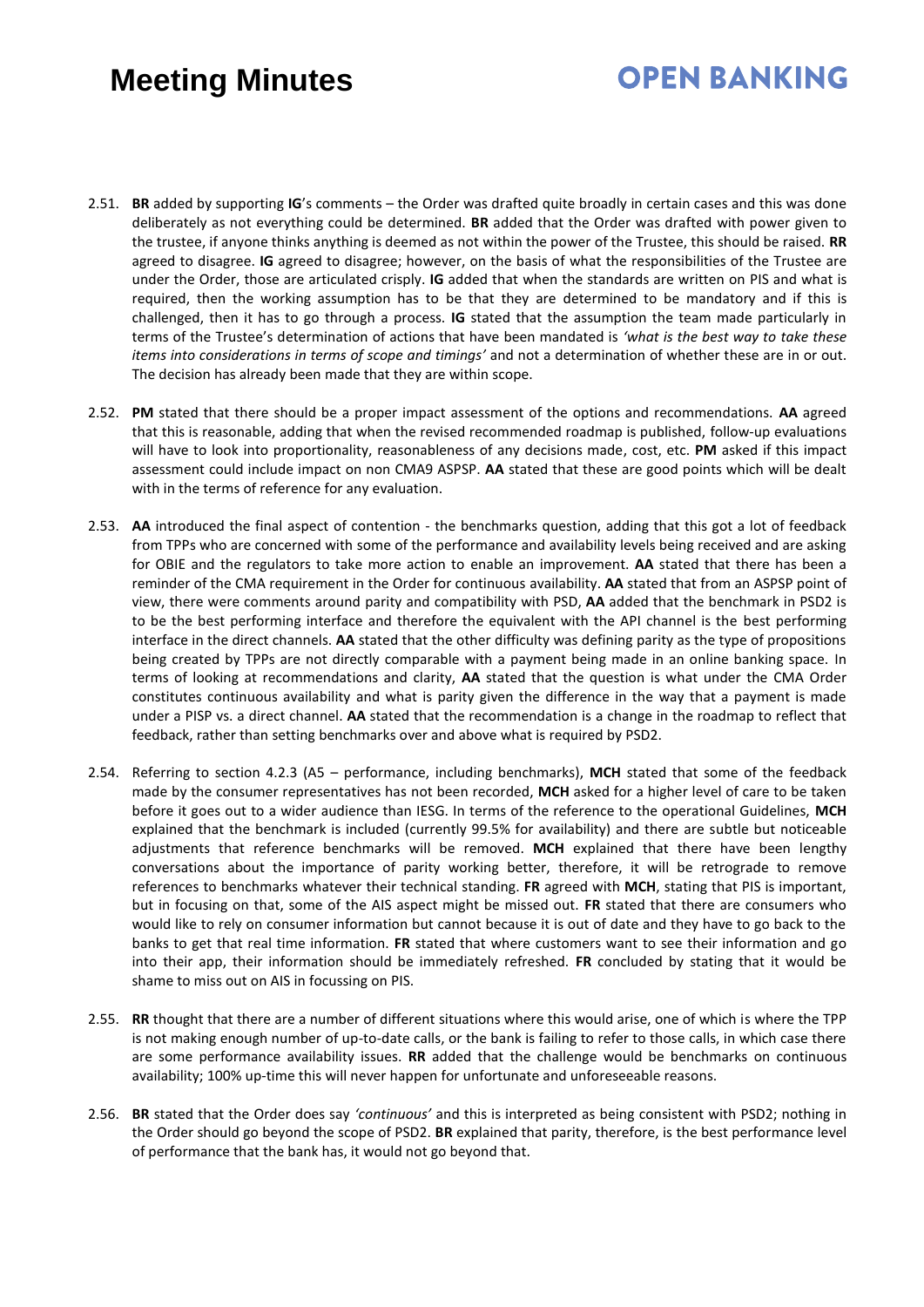#### 2.57. **AA** stated that all the issues on his list have been discussed and opened the floor to anything that has been discussed.

- 2.58. **MCH** asked what happens to items that are in the previous roadmaps like P9 (which was in the previous roadmap but not in the proposal here) and P14 (which was in the first proposal but has been taken out). **MCH** was worried about the two alternative statuses - OBIE BAU and Office of the Trustee. **MCH** clarified the question – what happens to roadmap items which have the force of the Order but are not there. **MCH** stated that P14 has something around price comparison, what is the safety net for things that are within the Order. **AA** stated that these are good questions, but different in response. In terms of P14, **AA** explained that the recommendation is another look at this at some point in the future by the OBIE monitoring function. On P9 status, **AA** stated that this is one of the things that if not in this proposed roadmap, then it will not be on the roadmap that gets published by the CMA; the overarching point is that the Customer Evaluation Framework is something that will be looked at by the monitoring function and recommendations might be made by them.
- 2.59. **GL** wanted to urgently address two things in the roadmap: 2.59.1. To deliver a method of Customer redress (DMS is a small requirement of this). The customers' needs are not adequately addressed. 2.59.2. The requirement for a data sandbox in the Open Up 2020 evaluation led by OBIE which was the single largest thing the TPPs responded to.
- 2.60. **FR** stated that redress within DMS is still confusing; her understanding is that within PSD2, there is a redress mechanism for failed payments. **FR** explained that the issue that needs to be bottomed out is what happens downstream in terms of data breaches that may not be covered by FOS, adding that there is no clarity on how customers get redress in these instances. **FR** also stated that that it would be helpful if the FCA or ICO could be engaged so that clarity can be brought to this.
- 2.61. **IG** stated that this cannot be solved now. **IG** encouraged **AA** to give everyone as much time as possible to bottom out the actual tracked changes on the scope as soon as possible. **IG** added that he then becomes the addressee in terms of stakeholder representations which could start now or upon publication of **AA**'s final output - version 2. **IG** thought it was important that IESG got the chance to talk about the recommendation that was received from 60 + participants in the ecosystem. **IG** thanked all for doing what was required to get the proposed roadmap to this phase.
- 2.62. **FR** stated that there are nine organisations that have fed into this response and consumer representations have joined teleconferences, looked at responses, etc. and responded themselves and wanted to make it clear that a lot of consumer organisations are increasingly well informed and interested.
- 2.63. **IG** stated that there was consistency to push back on timings which was taken on board. In order to focus on performance, **IG** stated that if space is created in the roadmap and it does not improve, then it creates a really challenging situation. **IG** stated that there is a lot of rationalisation in what is being recommended and very little is new.
- 2.64. **IG** mentioned that thing like Trustmark and DMS may be reconsidered. **IG** mentioned authentication implementation not being a foregone conclusion, taking into consideration the difference between PIS and AIS and impact assessments / evaluations. On benchmarks, **IG** mentioned the requirement to create a definition around this.
- 2.65. In terms of stakeholder representations, **IG** stated that his strong preference is that IESG members should keep responses succinct. As much as possible, **IG** advised IESG members to reflect on the changes to version 1 as initial responses are on record, the idea being to avoid a re-articulation unless needed.
- 2.66. **IG** asked for a focus on the tracked changes and the delta. **IG** stressed that this is not an exercise to determine the future of OBIE or Open Finance, but it is narrowly constrained to a request to reiterate what is in the CMA Order.